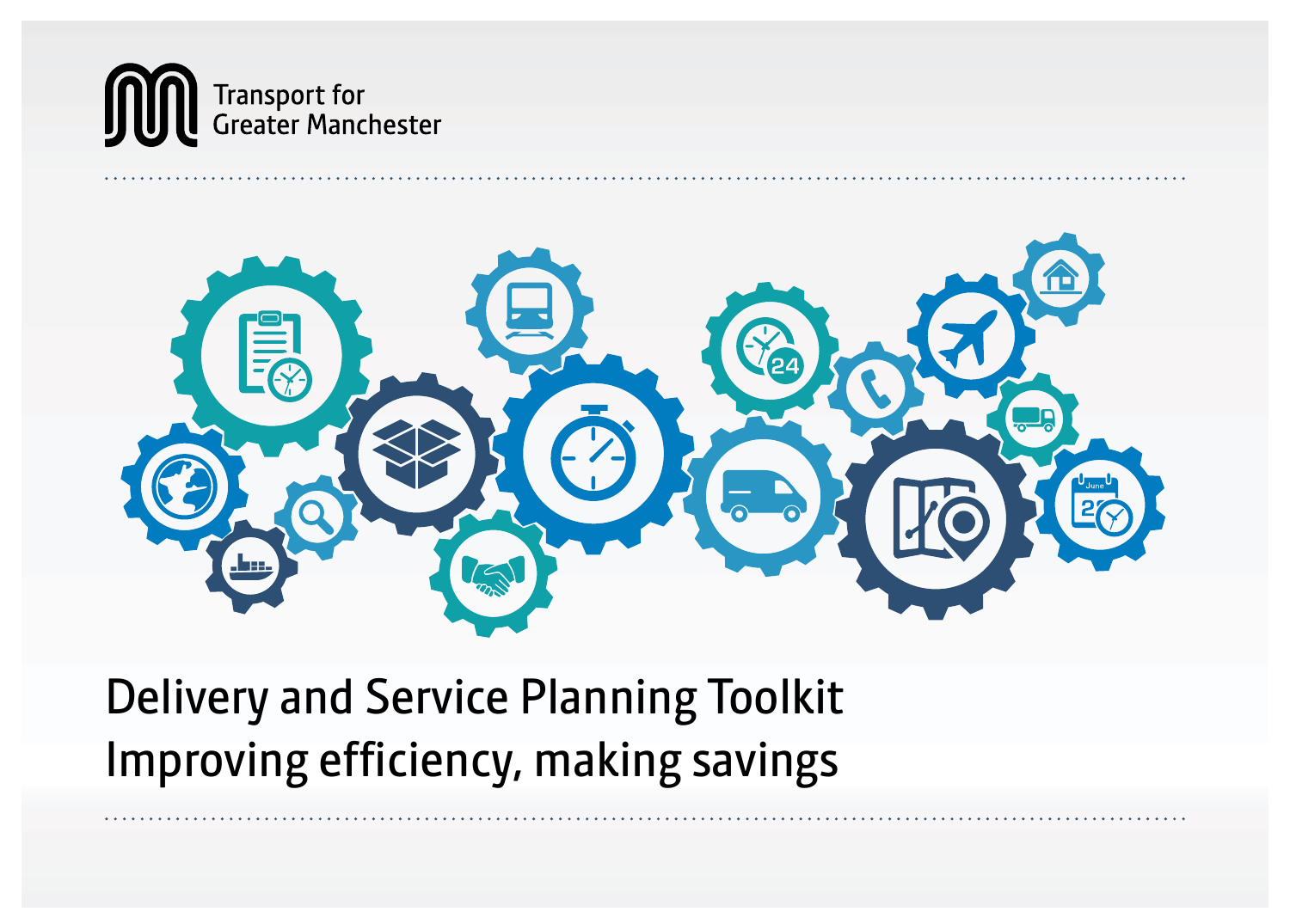

### **Contents**



#### **The Delivery Service Planning (DSP) tooklit overview**

6

8

| Stage $1 -$ Plan                             | 6  |
|----------------------------------------------|----|
| About delivery and servicing plans           | 6  |
| $1.1 - What is a DSP?$                       | 6  |
| 1.2 – Who is it for? Who should be included? | 6  |
| $1.3$ – Benefits of a DSP                    | 8  |
| $1.4$ – Raising awareness of the DSP         | 14 |
| 1.5 – DSP Working group                      | 14 |
|                                              |    |

#### Stage 2 – Design 15

| Creating an effective DSP                   | 15 |
|---------------------------------------------|----|
| 2.1 – Delivering and Servicing survey       | 15 |
| 2.2 – Site/premises assessment              | 16 |
| 2.3 – Reviewing your business operations    | 16 |
| $2.4$ – Dealing with data collection issues | 17 |
| Stage 3 – Assess                            | 18 |
| Data analysis                               | 18 |

| $3.1$ – Identification of key delivery and servicing trends | 18 |
|-------------------------------------------------------------|----|
| $3.2$ – Setting measurable targets                          | 20 |

| Stage 4 - Implement                                   | 22 |
|-------------------------------------------------------|----|
| 4.1 - Documenting the DSP                             | 22 |
| $4.2 - W$ riting an action plan                       | 22 |
| 4.3 - Activities you could adopt for your action plan | 23 |
| 4.4 – Managing deliveries                             | 23 |
| $4.5 -$ Target monitoring                             | 23 |
| 4.6 – Reviewing DSPs                                  | 23 |
| Stage 5 - Resources                                   | 24 |
| 5.1 – References                                      | 24 |
| $5.2$ – Case studies                                  | 26 |
| The Co-operative Group (CO-OP)                        | 26 |
| Manchester Metropolitan University                    | 58 |
| Wilson James                                          | 30 |
| <b>Appendix</b>                                       | 33 |
| Delivery and servicing survey template                | 34 |
| Action plan template                                  | 36 |
| Managing deliveries table                             | 38 |
| Reviewing the supply chain and improving efficiency   | 42 |
| Work smarter with your suppliers                      | 53 |
| <b>DSP review checklist</b>                           | 56 |
| DSP template                                          | 59 |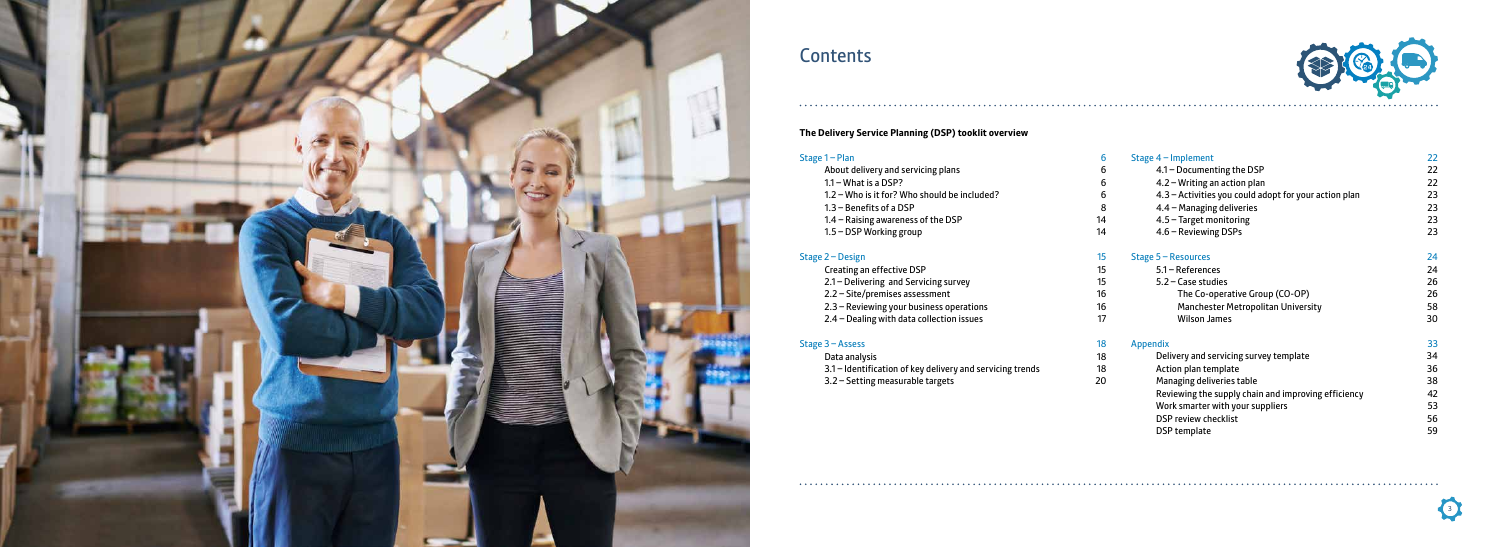Transport for Greater Manchester (TfGM) has developed a Delivery and Servicing Planning Toolkit after receiving local sustainable transport project funding. The purpose of the funding is to support the local economy through promoting greater use of sustainable and low carbon freight transport. TfGM's long-term aim is to ensure the ongoing implementation of Delivery Service Plans (DSPs) by local private and public organisations.

The toolkit is accessible online and will help businesses to identify opportunities to better manage deliveries and ensure supplies are delivered when they are needed. The DSP will also help to reduce the negative impacts of delivery-related activities, such as harmful emissions, congestion and collisions, including moving freight on low emission vehicles. The toolkit is specifically designed to target deliveries in congested areas such as city and town centres as well as key radial routes.

#### **DSP Overview**

- The DSP toolkit has been split into 4 stages:
- 1. Plan
- 2. Design
- 3. Assess
- 4. Implement

Each of these stages is made up of a number of steps which are detailed in Figure 1 opposite. You will notice that each step is numbered. These numbers relate to the sub-sections contained within this toolkit.





## The Delivery and Servicing Planning toolkit overview

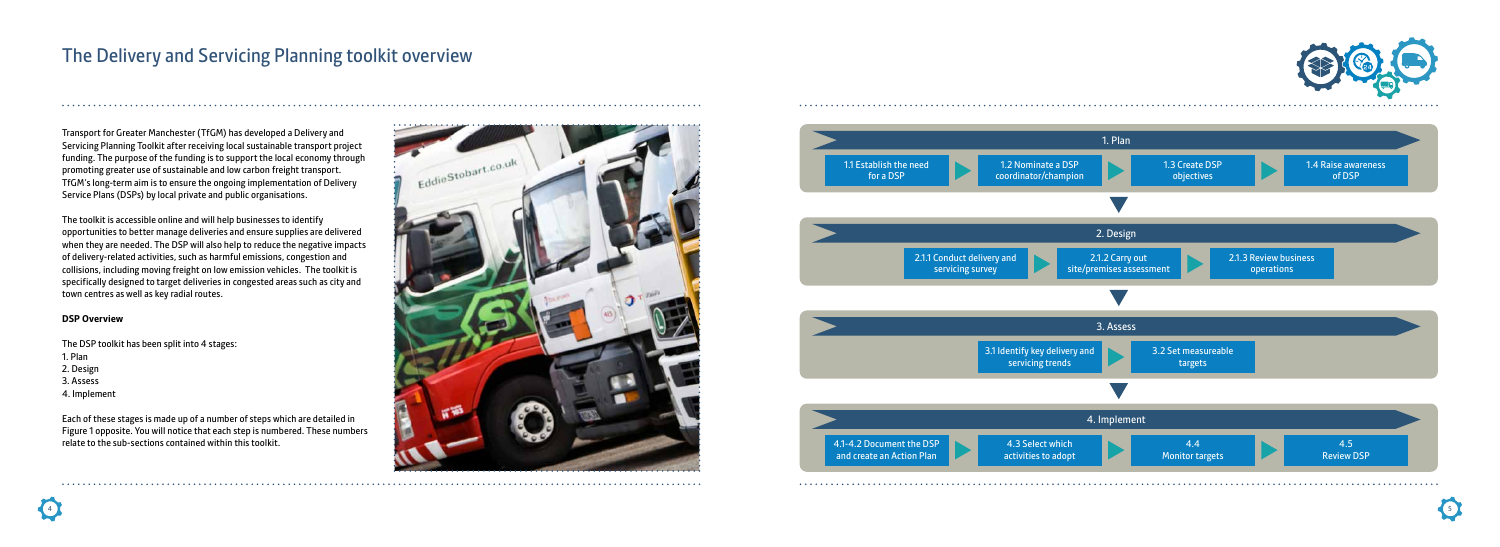### Stage 1 – Plan

### About delivery and servicing plans

- Conducting any meetings to do with the DSP
- Liaising with other staff members/suppliers/contractors/neighbouring businesses who might be associated with the DSP and its effective implementation.

In addition you might consider involving the following people/departments:

- Contract management and procurement This department will be involved with the enforcement of the DSP requirements through any contracts held with suppliers and contractors. They can influence how suppliers work together and how they work towards meeting the targets of the DSP. They will have developed a working relationship with suppliers and contractors and so will be able to highlight any problems they have when visiting the site.
- Facilities management

It is important for the facilities management team to be consulted as they are involved in both strategic planning and day-to-day operations, particularly in relation to buildings and premises. They can help with the:

- Collecting of delivery and servicing data
- Allotment of storage space
- Setting up of booking systems and ensure they are used and monitored correctly
- Locating of legal loading areas and whether they are being utilised effectively
- Ensuring the laws attached to the legal loading areas are upheld.
- Marketing and communications management These are the people tasked with communicating the purpose and objectives of the DSP to staff along with how it will be implemented. They will also be instrumental in highlighting how effective the DSP has been in reaching its targets.
- Key suppliers and contractors

It is important to consult with suppliers and contractors because they are the companies making the deliveries and conducting the servicing activities. They will be able to provide invaluable information on how current operations are performing from their perspective and how things could be improved upon. They will also be best positioned to advise how the new requirements can be implemented efficiently with minimum cost and disruption.

It is important to understand that a DSP is not just for the occupiers of an operational site<sup>1</sup>. It is also for:

• Neighbouring businesses

There may be scope to collaborate with neighbouring businesses that share the same building as you or who operate in the same area. These businesses may have similar delivery and servicing activities and issues as your own. You might be able to work with other building tenants and neighbours in a number of ways including:



- Procuring the same suppliers
- Using the same service providers to manage your waste and cleaning contracts
- Establishing a joint booking in system
- Ensuring suppliers consolidate deliveries to yourself and your neighbours.

#### **1.1 – What is a DSP?**

A DSP could help to make your deliveries more efficient and reliable whilst saving you money in the process. They will also help to improve the quality of the environment around your business by reducing congestion, collisions and emissions; ultimately making the area more attractive to people who live, work and visit there.

A DSP facilitates the analysis and identification of areas where improvements can be made to delivery and servicing movements taking place at your premises. It covers:

- Goods deliveries/collections
- Catering and vending
- The management of waste and recycling
- Servicing activities
- Construction site management.

It doesn't matter how small or large your business is, if you receive deliveries, and servicing activities take place at your premises then a DSP can help you to:

- Manage deliveries better
- Review your supply chain and improve its efficiency
- Work smarter with your suppliers.

#### **1.2 – Who is it for? Who should be included?**

A DSP is for any site that receives deliveries and servicing activity, whether it is public or private, small or large or shared by multiple organisations.

- Developers
- Site occupiers
- Site users (owners, managers, staff etc)
- Freight operators/suppliers
- Local residents
- Local authorities.

If you are considering creating a DSP then please let the TfGM Logistics and Environment Team know as they might be interested in writing a case study about how it has benefitted your organisation.

In order for the DSP to be successfully implemented you should consider nominating a DSP coordinator/champion. This should be a senior member of staff who has the knowledge, expertise and authority to implement the changes and measures recommended by the DSP. The coordinator/champion will be charged with:

- Making sure any targets are met
- The baseline data gathering and analysis
- Implementing the DSP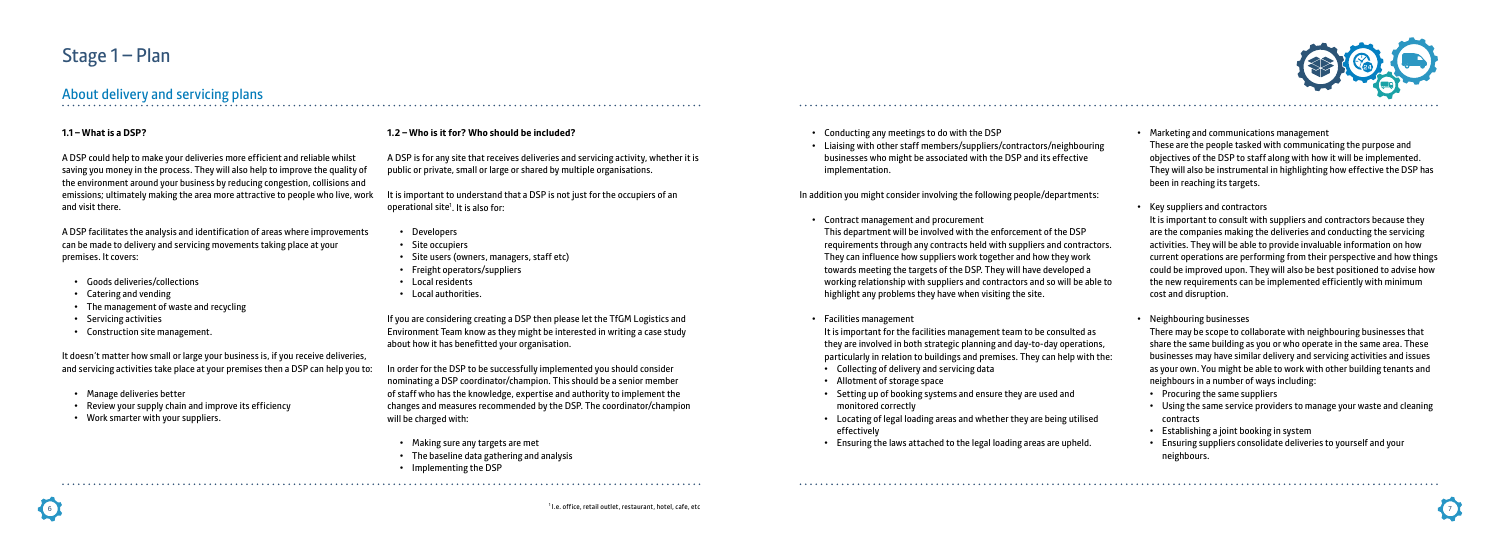

#### **1.3 Benefits of a DSP**

Implementing a DSP can help you to understand more about the delivery and servicing activity taking place at your premises and can yield a number of benefits. These benefits have been split into three categories as follows:

#### **Financial** (reduces costs)

**Environmental** (Improves air quality and quality of life for local residents, reduces greenhouse gas emissions)

**Operational** (improves business efficiency)

#### **Financial**

Reducing costs is an important factor in improving the state of a business and can result in higher profits and a stronger enterprise. Where competition is high, cost can often become the main differentiator in the market. Implementing a DSP can help to increase your company's competitive advantage by reducing the costs of your deliveries and servicing activities.

The table below presents the financial benefits that implementing a DSP could have on your own organisation, your suppliers and stakeholders.



| <b>Financial benefits</b>                                                                                     | Developer | Occupier | Site user | Freight<br>operator/<br>supplier | Local<br>resident | Local<br>authority |
|---------------------------------------------------------------------------------------------------------------|-----------|----------|-----------|----------------------------------|-------------------|--------------------|
| Cost savings from reviewing internal procurement practices and<br>through contract negotiation with suppliers |           |          |           |                                  |                   |                    |
| Fuel savings realised from faster and fewer deliveries                                                        |           |          |           |                                  |                   |                    |
| Fuel savings realised from the use of low or no emission vehicles                                             |           |          |           |                                  |                   |                    |
| Reduced delivery costs from fewer deliveries                                                                  |           |          |           |                                  |                   |                    |
| Reduced parking enforcement costs through the use of legal<br>loading locations                               |           |          |           |                                  |                   |                    |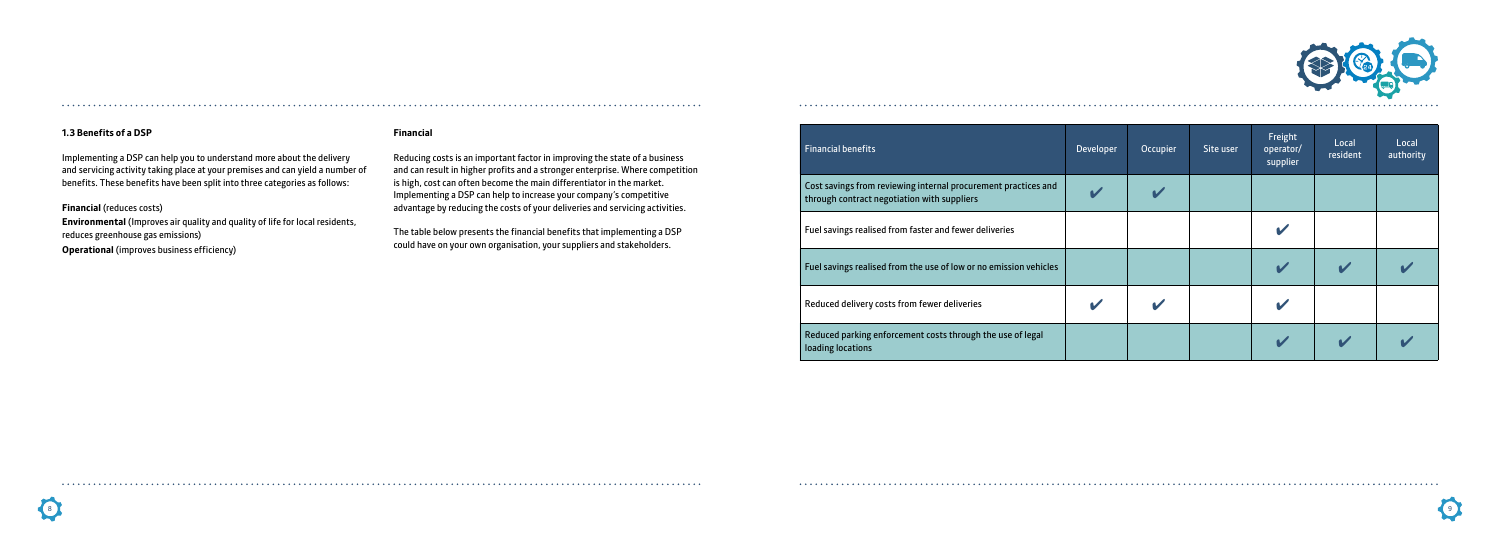#### **Environmental**

Emissions from road vehicles are the most significant cause of high pollutant concentrations in Greater Manchester. This has contributed to the designation of an Air Quality Management Area (AQMA) where national and European air quality objectives are not being achieved; it incorporates all of the major routes in the region. The Greater Manchester Air Quality Action Plan (viewable at https://www.salford.gov.uk/d/air-pollution-control-report. pdf) identifies the key priority areas where efforts to improve air quality will be focussed. TfGM aims to achieve this by:

- a. Encouraging operators to avoid areas of poor air quality
- b. Implementing the DSP Toolkit at all GM Councils' sites
- c. Introducing the DSP Toolkit as a planning requirement at all new development sites.

Taking action and implementing a DSP will help your organisation, your suppliers and your stakeholders to improve road safety and reduce the frequency of deliveries, collections and servicing activity, whilst demonstrating a commitment to sustainable environmental improvement. This will complement a reduction in overall levels of harmful pollutants (e.g. nitrous oxide, nitrogen dioxide and PM10s) released into the environment and improve our health and wellbeing. The DSP will achieve the following environmental benefits:





| <b>Environmental benefits</b>                                            | <b>Developer</b> | Occupier           | Site user          | Freight<br>operator/<br>supplier | Local<br>resident          | Local<br>authority |
|--------------------------------------------------------------------------|------------------|--------------------|--------------------|----------------------------------|----------------------------|--------------------|
| Reduced risk of collisions with vulnerable road users                    |                  | $\boldsymbol{\nu}$ |                    |                                  | $\boldsymbol{\mathcal{U}}$ |                    |
| Reduced congestion on local roads                                        |                  |                    | $\boldsymbol{\nu}$ | $\blacktriangledown$             | $\blacktriangledown$       |                    |
| Improved urban environment and quality of life for residents             |                  | V                  |                    |                                  | $\boldsymbol{\mathcal{U}}$ |                    |
| Improved air quality/lower emissions (including greenhouse<br>gases)     | $\mathbf{v}$     | $\mathbf{z}$       |                    | $\blacktriangledown$             | $\blacktriangledown$       |                    |
| Promotes the use of low or no emission vehicles                          |                  | V                  |                    | $\boldsymbol{\mathcal{U}}$       | V                          |                    |
| Improved waste management including less waste being sent to<br>landfill | $\mathbf{v}$     | $\mathbf{z}$       |                    |                                  | $\blacktriangledown$       |                    |
| Less damage to the highways infrastructure                               |                  |                    |                    | $\boldsymbol{\mathcal{U}}$       | V                          |                    |
| Reduced noise, vibration and nuisance                                    |                  |                    |                    |                                  | V                          |                    |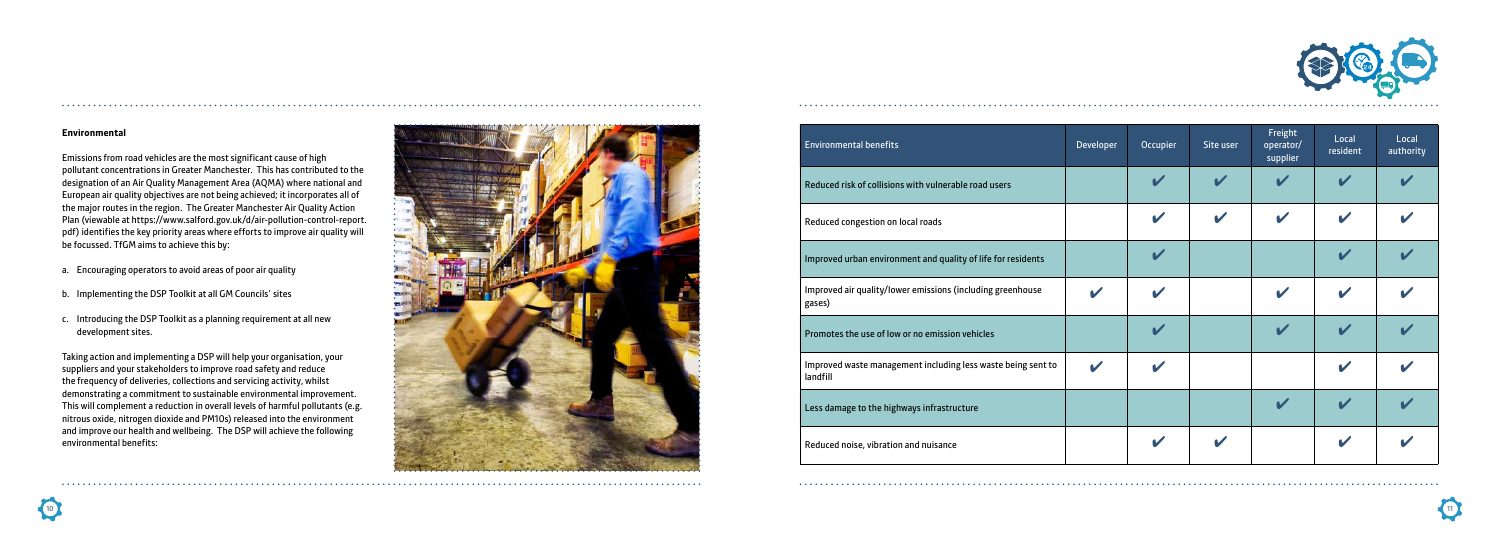

#### **Operational**

Improving the operational efficiency of your delivery and servicing activity can help to ensure you maintain your quality of service and also achieve your objectives with the minimum amount of time, money, people or any other resources.

The table below presents the operational benefits that implementing a DSP could have on your own organisation and also your suppliers and stakeholders.

| <b>Benefits</b>                                                                                                                                  | <b>Developer</b>        | <b>Occupier</b> | Site user          | Freight<br>operator/<br>supplier | Local<br>resident | Local<br>authority |
|--------------------------------------------------------------------------------------------------------------------------------------------------|-------------------------|-----------------|--------------------|----------------------------------|-------------------|--------------------|
| More efficient and reliable deliveries and reduced time spent on<br>site by suppliers                                                            |                         |                 |                    |                                  |                   |                    |
| Wider local policy objectives e.g. on sustainability achieved                                                                                    |                         |                 |                    |                                  |                   |                    |
| National Planning Policy Framework requirements achieved                                                                                         |                         |                 |                    |                                  |                   |                    |
| Reduced delivery, servicing and collection frequencies                                                                                           | $\overline{\mathbf{v}}$ | V               | $\boldsymbol{\nu}$ | $\boldsymbol{\nu}$               |                   |                    |
| Improved operational efficiency from reviewing internal<br>procurement practices and cost savings through contract<br>negotiation with suppliers |                         |                 |                    |                                  |                   |                    |



| <b>Benefits</b>                                                                                                         | <b>Developer</b>           | Occupier           | Site user          | Freight<br>operator/<br>supplier | Local<br>resident | Local<br>authority |
|-------------------------------------------------------------------------------------------------------------------------|----------------------------|--------------------|--------------------|----------------------------------|-------------------|--------------------|
| Improved site access                                                                                                    | $\blacktriangleright$      |                    |                    |                                  |                   |                    |
| Improved waste management                                                                                               | V                          |                    |                    |                                  |                   |                    |
| Promotes compliance with health and safety legislation and<br>improved on-site health and safety                        |                            | $\boldsymbol{\nu}$ |                    |                                  |                   |                    |
| Promotes use of legal loading locations                                                                                 |                            |                    |                    |                                  |                   |                    |
| On-site staff time savings                                                                                              | $\blacktriangleright$      |                    |                    |                                  |                   |                    |
| Increased driver/vehicle efficiency                                                                                     |                            |                    |                    |                                  |                   |                    |
| Improved security                                                                                                       | $\blacktriangleright$      |                    |                    |                                  |                   |                    |
| Identify operators/suppliers who are dedicated to following best<br>practice (e.g. fleet operator accreditation scheme) | $\boldsymbol{\mathcal{U}}$ |                    | $\boldsymbol{\nu}$ |                                  |                   |                    |
| Helps organisation to fulfil its Corporate Social Responsibility<br>(CSR) goals                                         |                            |                    |                    |                                  |                   |                    |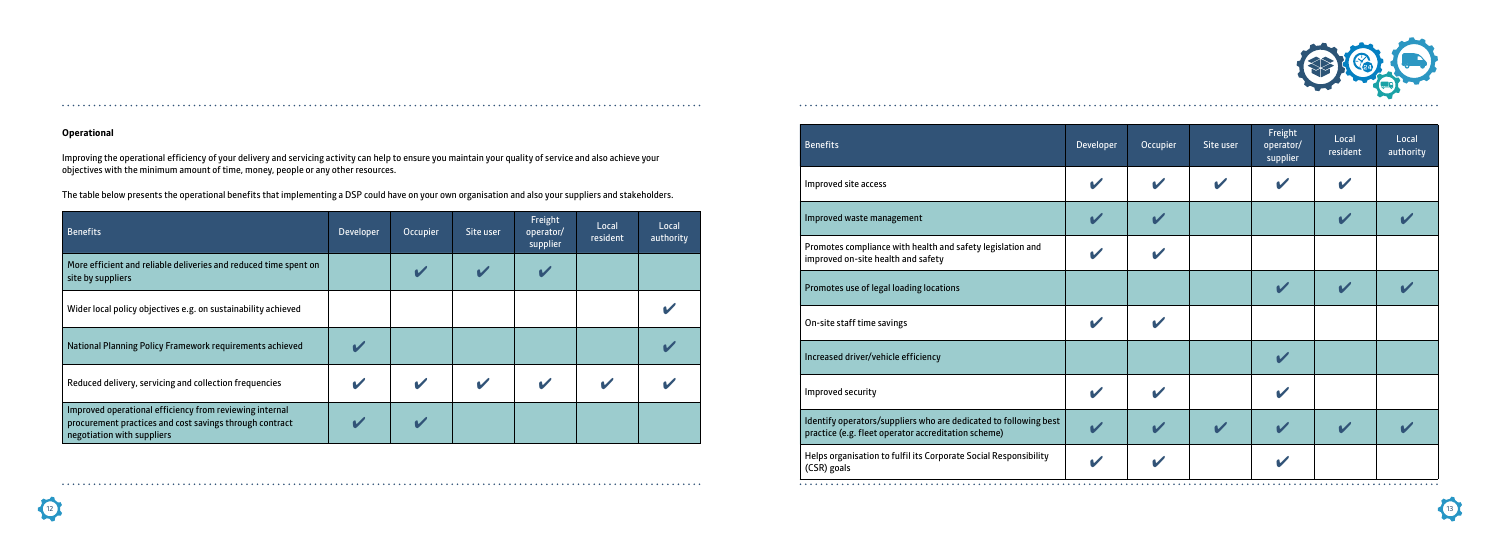

#### **1.4 – Raising awareness of the DSP**

It will be important to inform all staff, suppliers and contractors about the DSP. You should communicate:

- What the DSP is
- The importance of the DSP
- Affected delivery and servicing movements and their impacts
- What staff, suppliers and contractors can do to help encourage the use of sustainable servicing and delivery vehicle movements to the site
- The potential benefits of successfully using and implementing the DSP.

An effective method of raising awareness of the DSP could be through the creation of a DSP working group.

#### **1.5 DSP Working group**

Creating a DSP working group consisting of all the key stakeholders is an effective way of raising awareness of the DSP, ensuring all the relevant data is collected and setting/communicating objectives, progress and targets.



#### **2.1 – Delivery and servicing survey**

The process of designing a DSP should begin with a survey of all the delivery and servicing activity taking place at your site. It is recommended that this process should be conducted daily over the period of a month so that all activity is captured. The information should be collected by the person responsible for dealing with external suppliers/contractors entering your site premises. If they aren't already, make sure every supplier/contractor 'booksin' at a central location within your premises before any loading/collection/ servicing activity takes place.



The data collection should include but not be limited to:

- Quantity and size of deliveries/collections
- Frequency of servicing activity (e.g. daily, weekly, monthly, or when a problem occurs)
- Delivery/collection/servicing times
- Product types delivered/collected and type of servicing activity undertaken (e.g. waste collection, cleaning etc)
- Duration of loading/unloading/servicing activities
- Location where delivery/collection/servicing vehicle parked in order to load/unload/conduct servicing activity
- Issues encountered (if any) with parking
- Route taken to site by delivery/collection/servicing vehicle
- Name and origin of supplier/contractor
- Who the delivery/servicing is for (e.g. department, function, individual)
- Urgency of goods/servicing activity

- Mode of transport used (e.g. bicycle, van, HGV etc) and vehicle size
- Service and handling equipment requirements (e.g. wheeled clothes rails, metal cages, tote boxes, pallet trucks).

The delivery and servicing template in the Appendix can be used to help you capture this information.

### Stage 2 – Design

### Creating an effective DSP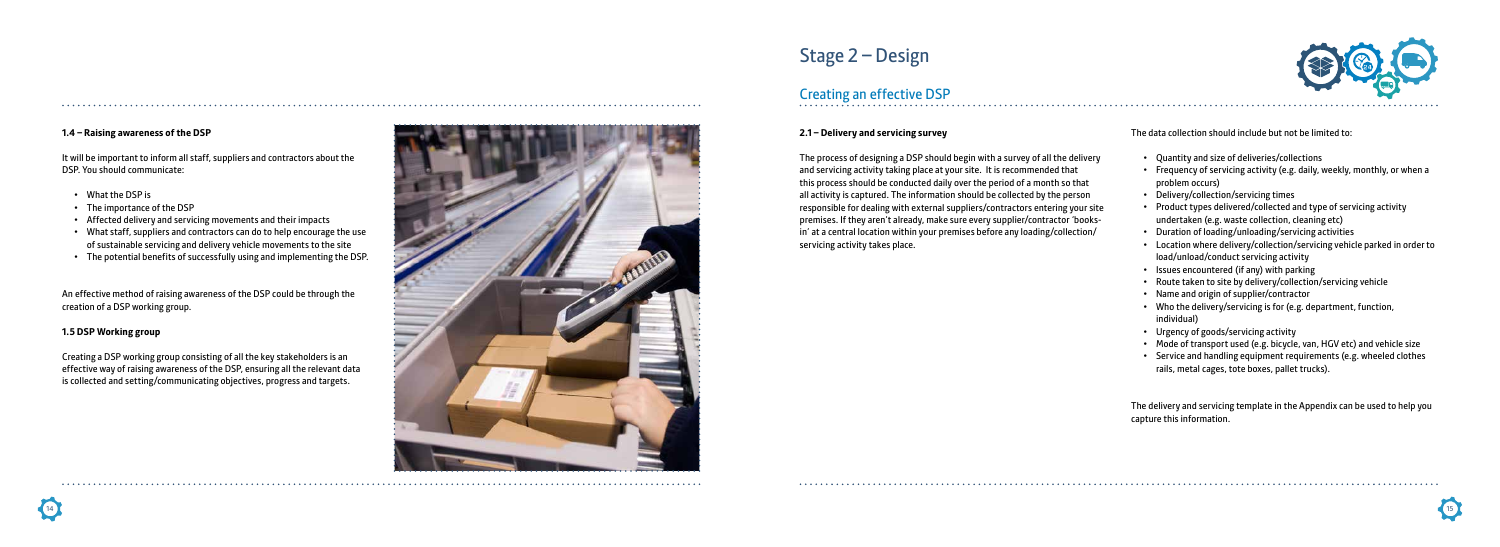

#### **2.2 – Site/premises assessment**

It is important to fully understand how delivery and servicing vehicles access your site and where these vehicles stop to unload or park before conducting any delivery/servicing activities. Having knowledge of this will help to make the delivery process easier for everyone involved as well as improve site safety. It is recommended that the DSP coordinator should watch the loading/unloading activity taking place so that they can get a firm grasp of exactly how this is being done. This information can then be used to create a site risk assessment (help to create this can be found by following the link **http://www.hse.gov.uk/workplacetransport/management/risk.htm**).

Things you should be thinking about when undertaking the site/premises assessment include:

- Size of site and number of buildings
- Can delivery/service vehicles enter your site to carry out their activities or do they have to park at the kerbside?
- How do delivery/servicing vehicles enter/leave your site?
- What route do delivery/servicing vehicles follow when on your site?
- What distance does the driver have to travel from the point of unloading to the point of delivery?
- What are the service and handling equipment requirements (e.g. wheeled clothes rails, metal cages, tote boxes, pallet trucks)?

You may encounter a number of issues when trying to collect the delivery and servicing data. The table below provides examples of what these might be and how these can be overcome.

#### **2.3 – Reviewing your business operations**

The next stage of the design phase focuses on gaining an understanding of the factors that contribute to the frequency of deliveries/collections/ servicing activity at your site. Questions you should be asking include:

- What factors affect the delivery/collection/servicing frequencies?
- Who is responsible for making the daily orders?
- Who is responsible for awarding contracts and what processes are involved?
- Is there space to provide additional storage?
- Which contracts are open for renegotiation and/or due for renewal?
- Is the route to your site and its actual location communicated effectively to suppliers?
- What costs are attached to high volume billing and invoicing (e.g. how much does it cost to process or pay an invoice)?
- Is there scope for reducing administrative processing time for payment of bills (e.g. can payments be consolidated into one monthly payment each month)?





#### **2.4 – Dealing with data collection issues**

| <b>Issue</b>                                                                             | Solution                                                                                                                                                                                                     |
|------------------------------------------------------------------------------------------|--------------------------------------------------------------------------------------------------------------------------------------------------------------------------------------------------------------|
| Staff unwilling to collect necessary information accurately                              | Educate staff on the benefits of implementing a DSP. If possible dedicate data<br>collection responsibility to a few suitable members of staff making sure they<br>are well trained to ensure data integrity |
| Lack of resources / time available to collect required information                       | Early engagement with senior management to get buy in and commitment<br>into the DSP and promote benefits                                                                                                    |
| Departments unwilling to communicate with each other, or divulge required<br>information | Arrange meeting with all key members of management and communicate<br>advantages of implementing a DSP                                                                                                       |
| No central location set up where suppliers / contractors can 'book in'                   | Set up a central receiving point and make sure this is manned by suitably<br>trained members of staff                                                                                                        |
| Drivers unable to provide details of the items being delivered                           | Ensure all other fields on the delivery survey are completed. Approach person<br>who delivery is for and ask them what it is. If item is not business related,<br>mark it as 'personal'                      |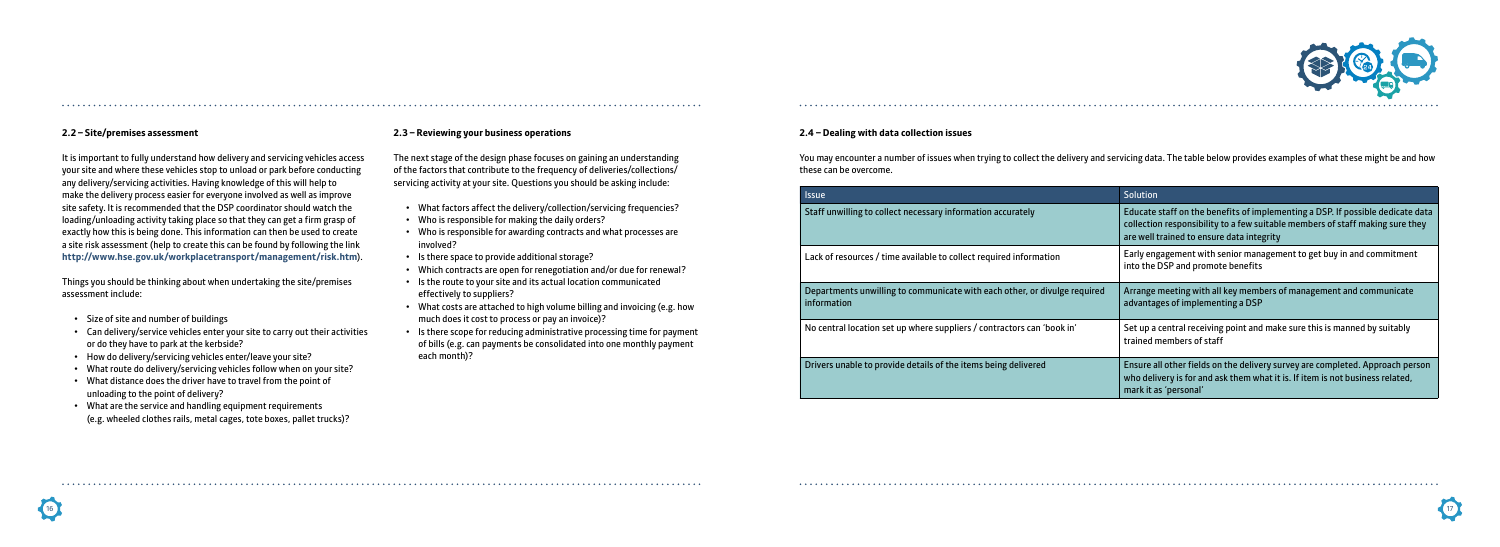The analysis of data can begin after all the information on delivery, collection and servicing activity has been collected. You should find trends occurring in the delivery and servicing activities which will allow you to set measureable targets so that deliveries can be better managed and the efficiency of your supply chain can be improved.

#### **3.1 – Identification of key delivery and servicing trends**

Specific common trends to look out for include:

- A supplier is visiting the site more than once a day
- A number of different companies are found to be delivering similar products
- A large number of personal items for employees are being delivered
- Servicing activities overlap
- A large number of waste collections occur on a weekly basis
- Most delivery and servicing activity occurs at peak times of the day.

The identification of such trends will be instrumental in helping you to reduce congestion on local roads and lower emissions generated by unnecessary delivery and servicing movements. They could also help to lower delivery costs and the risk of collisions due to having fewer goods vehicle journeys.

Other things you should determine include the activities that:

- Generate the highest numbers of vehicle movements at peak times of the day
- Occur most frequently

- Can be reduced or eliminated completely
- Represent the least efficient use of financial resources
- Present the highest health and safety risks
- Can be changed whilst incurring the least expense to your organisation
- Create the most disruption to normal business practices and / or the local residents when they take place
- Take the longest time to complete
- Create the greatest security risks.

The following data analysis example (figure 1) has been taken from TfL's Delivery and Servicing Plan toolkit. This was conducted on TfLs premises and shows how the data can be illustrated and analysed.



### Stage 3 – Assess

### Data analysis

#### **Figure 1. Delivery survey example: Subsequent analysis of the collected data identified**



### $\frac{1}{2}$  19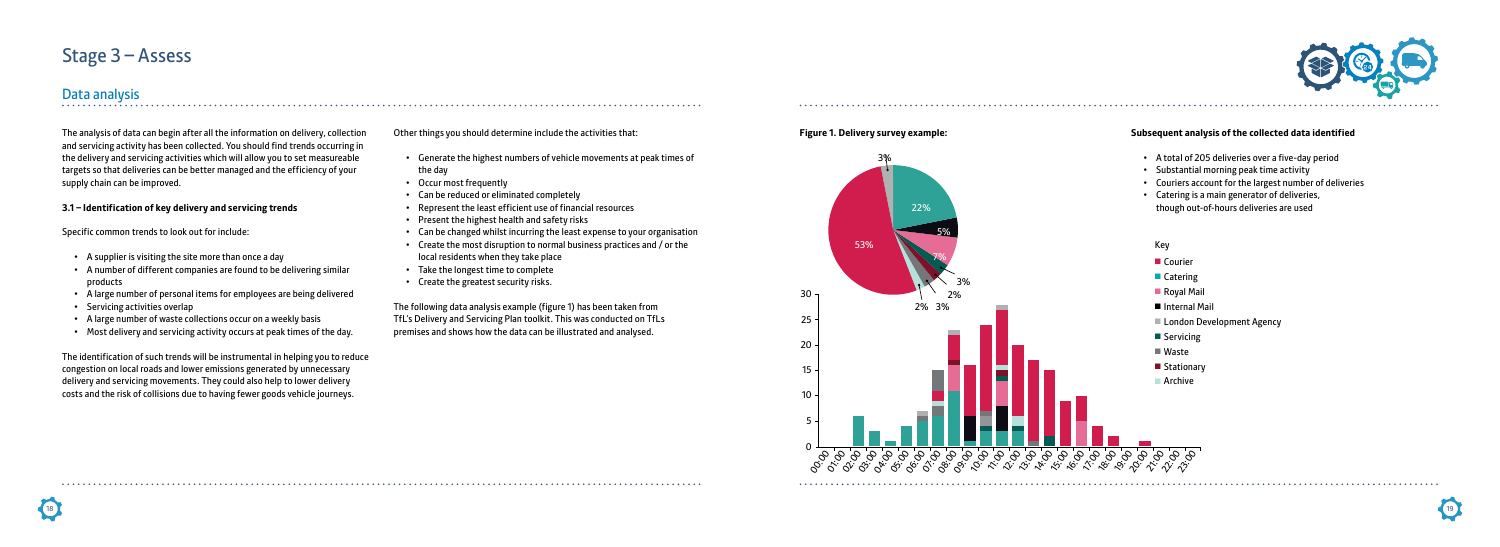

#### **3.2 – Setting measurable targets**

Above all the targets should be kept simple and clearly relate to the key objectives you wish to achieve. They should also be easy to monitor and measure against the baseline data and be realistic and achievable.

You might consider setting them over short, medium and long terms as this will help to focus the organisation and ensure the required changes to current practices are followed through. Seasonal variations affecting delivery and servicing activity such as Christmas etc could also be factored in.

Specific targets will be determined depending on the findings from the initial baseline data gathered. For instance you may be presented with the opportunity to address some of the targets detailed in section 1.3 such as having more efficient and reliable deliveries. In order to accomplish this you may want to create a number of sub-targets to make this target more achievable.

Given a main target of reducing the time spent on site by suppliers by 25% in the next two years examples of suitable sub-targets could include:

Outcomes:

- A 15% reduction in the time spent on site by parcel delivery companies in the next two years
- A 20% reduction in the time spent on site by catering suppliers.

**Outputs** 

- Introduce a booking-in system which provides suppliers with a timed delivery slot
- Ensure suppliers are emailed a map detailing the site location, access / egress points, loading and unloading areas and recommended route to site.



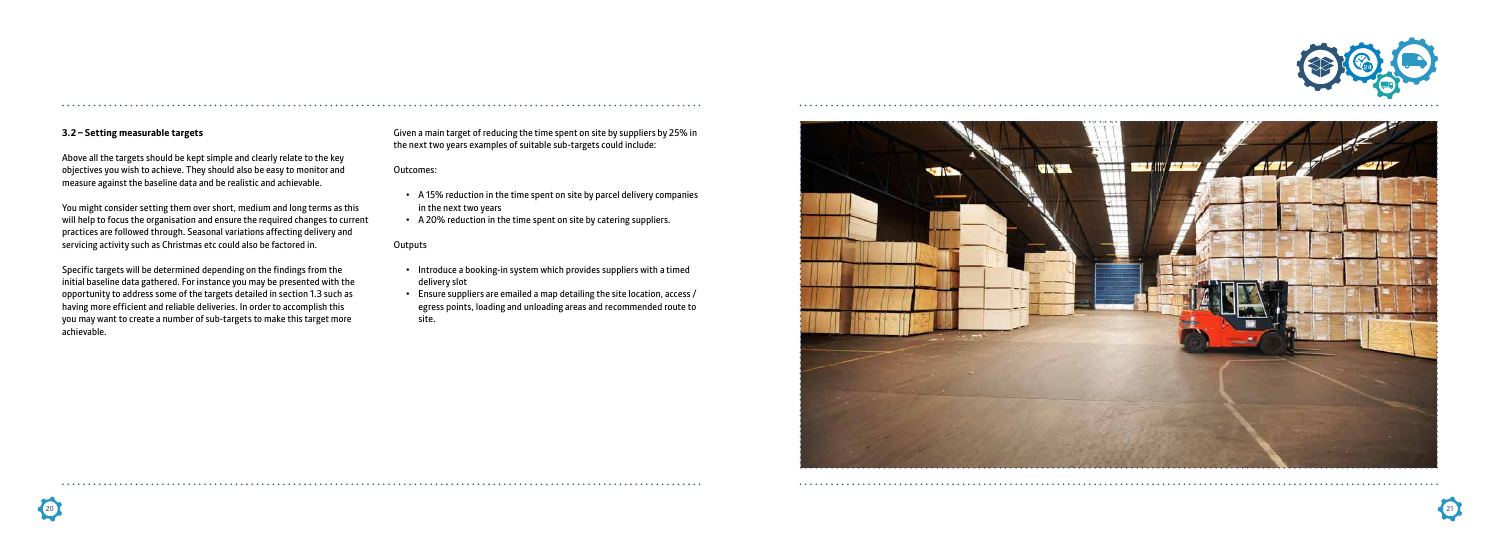

#### **4.1 – Documenting the DSP**

It is important to create a central DSP document highlighting the objectives of the DSP, specific targets for improvement and an action plan detailing how the targets will be achieved. The template in Section 5.2 will help you to do this.

Documenting the DSP may help you to:

- Elicit management support
- Provide evidence to support your environmental credentials
- Provide you with a framework for implementation.

#### **4.2 – Writing an action plan**

The key element of any DSP is a clearly defined action plan. This document lists what steps must be taken in order to achieve the specific goals of the DSP. The purpose of an action plan is to clarify what resources are required to reach the goal(s), formulate a timeline for when specific tasks need to be completed and determine what resources are required.

TfGM strongly recommends that if your organisation only manages to produce one document as part of the DSP process then it should be the action plan. It is better that this is produced and used to drive implementation than a long plan which is difficult to understand and put into working practice. The length of the action plan is entirely dependent on the organisation, it can be as long or as short as you like, and directly reflects the number of activities you choose to adopt.





### Stage 4 – Implement

#### **4.3 – Activities you could adopt for your action plan**

This section presents a number of example measures that you could adopt in your action plan in order to improve the efficiency of delivery and servicing activity and save money.

The implementation stage has been split into three headings. These are:

- Managing deliveries
- Reviewing your supply chain and improving its efficiency
- Work smarter with your suppliers.

#### **4.4 – Managing deliveries**

The table over the page details all of the activities you could introduce in order to better manage your deliveries and all suggests how these activities could be brought into force. It also lists the potential benefits to your organisation and things you might need to consider if you choose to implement each activity.

#### **4.5 –Target monitoring**

The DSP will require regular monitoring and review to ensure the targets of the DSP are being met and that any problems encountered are highlighted and put right as soon as possible. It is recommended that target monitoring is done on a regular basis i.e. monthly, six monthly or annually and linked to the target periods set in "3.2 – Setting measurable targets".

The frequency of this is dependent on the DSP. If any issues are highlighted then necessary improvements can be made by focusing staff efforts on that particular area.

The following questions may need to be asked in order to mitigate any issues found during the target monitoring process:

- Is everyone involved in the DSP implementation stage clear about their tasks?
- Are the targets realistic?

- Are the timescales realistic enough to allow change to occur?
- Are there effective methods of communication in place between key members of the DSP team?
- Is there enough resource in place to ensure the DSP is implemented adequately?
- Are suppliers / contractors cooperating in the DSP implementation?

#### **4.6 – Reviewing DSPs**

The DSP review checklist (see appendix) can be used during the review process to make sure nothing has been forgotten and that all of the requirements of the DSP are being met. Please note that the questions in the checklist are not exhaustive questions may be added / deleted as required.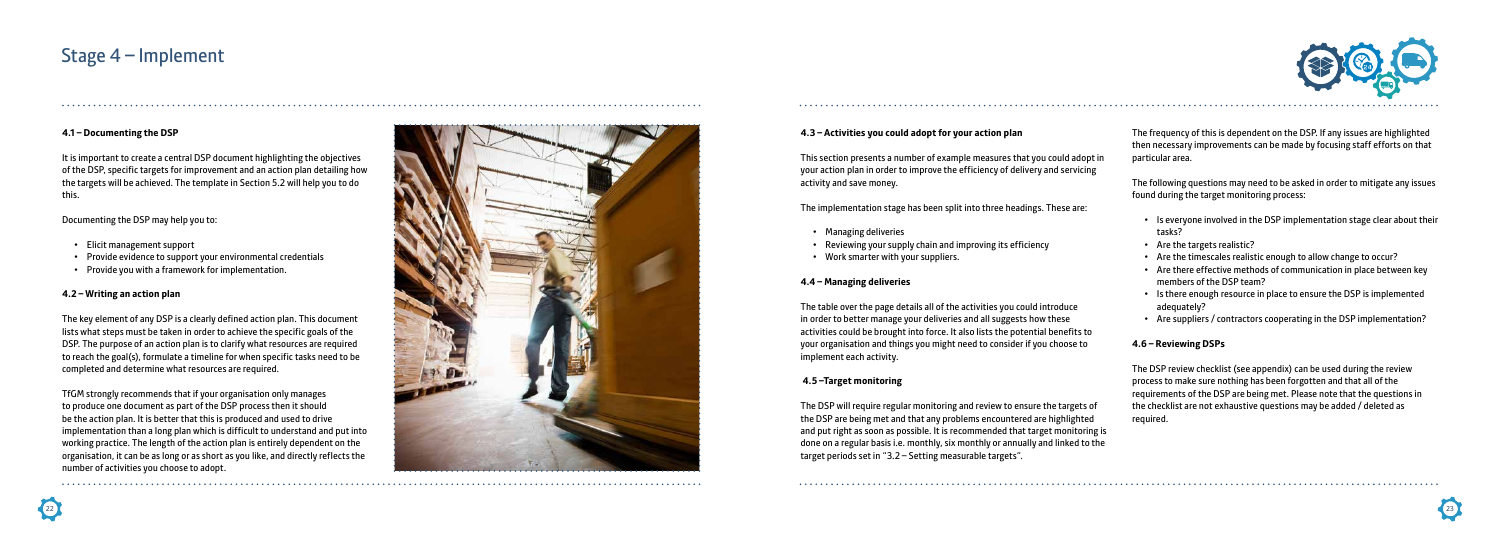

#### **5.1 – References**

#### **Communities and Local Government, Planning Policy Guidance 13 (PPG13), April 2001**

http://webarchive.nationalarchives.gov.uk/20120919132719/http://www. communities.gov.uk/documents/planningandbuilding/pdf/1758358.pdf (25/05/15).

#### **ECO Stars Fleet Recognition Scheme**

http://www.ecostars-uk.com/ (15/06/15)

#### **EC Properties Limited, Earls Court & West Kensington Opportunity Area Framework Delivery and Servicing Plan (DSP), May 2011**

http://www.rbkc.gov.uk/idoxWAM/doc/Revision%20Content-840062. pdf?extension=.pdf&id=840062&location=VOLUME2&contentType=applic ation/pdf&pageCount=1 (16/06/15)

#### **European Union, Trailblazer – Delivery and Servicing Plan Toolkit, June 2013**

https://ec.europa.eu/energy/intelligent/projects/sites/iee-projects/files/ projects/documents/trailblazer\_dsp\_toolkit\_en.pdf (19/05/15)

**Fleet Operator Recognition Scheme (FORS)** http://www.fors-online.org.uk/cms/ (15/06/15)

#### **Project Centre, Delivery and Servicing Plan incorporating Construction and Logistics Plan, Tower Hamlets, December 2013**

http://planreg.towerhamlets.gov.uk/WAM/doc/Report-845151. pdf?extension=.pdf&id=845151&appid=&location=VOLUME5&contentType =application/pdf&pageCount=1 (23/06/15)

#### **Redwood Partnership, Proposed A1 Retail Development Delivery and Servicing Plan Croydon, March 2012**

http://planning.croydon.gov.uk/DocOnline/107347\_1.pdf (24/06/15)

#### **Steer Davies Gleave, King's College London Mulberry Site Planning Application Delivery and Servicing Plan, April 2013**

http://planningonline.southwark.gov.uk/DocsOnline/ Documents/300443\_1.pdf (03/06/15)



**Transport for London (TfL), Delivery and Servicing Plans, Making Freight Work for You**

https://www.tfl.gov.uk/cdn/static/cms/documents/Delivery-and-Servicing-Plans.pdf (28/05/15)

**Transport for London (TfL), Managing Freight Effectively, Delivery and Servicing Plans** (28/05/15)

### 5 – Resources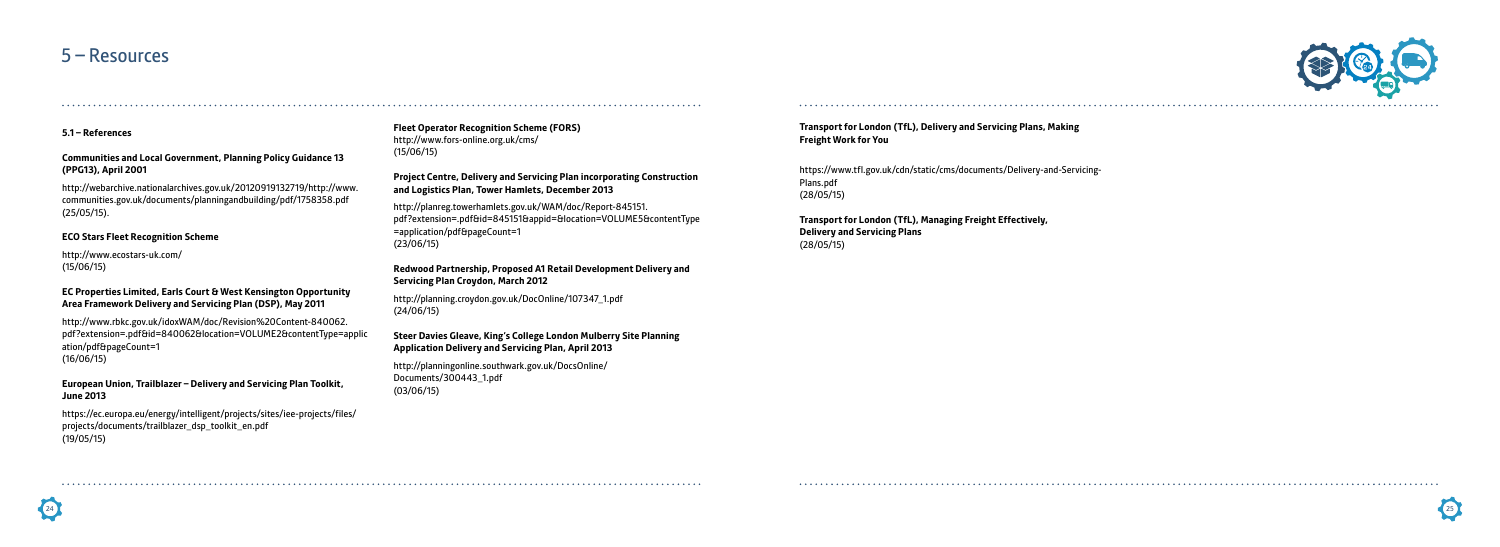

#### **Co-operative Group**

A Delivery Service Plan for the Co-operative Group's head office and support centre at One Angel Square in Manchester resulted in the reduction of negative impacts on delivery-related activities to the site.

#### **Summary**

As the UK's fifth biggest food retailer with a food store in every UK postal area, the Co-operative Food is the country's leading community food retailer. It has over 2,800 stores across the UK and serves 14.5m customers per week The organisation conducted a risk assessment and created a detailed map of the delivery location, revised delivery times, reduced the number of road trips, improved its waste management programme and developed the use of legal loading activities at One Angel Square in Manchester.

#### **Key results and achievements**

- Reduced the frequency of deliveries from a potential 10 per week to an actual 5 per week
- Produced a detailed risk assessment/map of the site which determines safest/legal route to the store, parking restrictions, maximum vehicle size restrictions, access/egress points, loading time restrictions, checks to be conducted before departure restrictions, checks to be conducted before departure
- Reduced carbon footprint and service charge costs
- Reduced the number of waste collections from store by 100%
- Eliminated all deliveries to store at peak-times.

#### **The challenge**

The Co-operative previously delivered to its canteen facilities at One Angel Square however; in April 2014 a new store was launched on site. The challenge now was to service both the canteen and the store at the same time with as few delivery vehicles as possible.

#### **The solution**

By consolidating both canteen and store deliveries onto one vehicle, the aggregate cage volumes allowed them to deliver product categories (chilled, frozen, ambient) on the same vehicle.

#### **Benefits**

Consolidating these deliveries allowed the frequency of deliveries to be reduced from a potential 10 per week to an actual five per week.

#### **Raising awareness of site location**

#### **The challenge**

The nature of its convenience business means the Co-operative has many stores in residential areas or near schools. The stores can often be difficult to find, hard to manoeuvre in and out of and require the driver to follow a specific route to minimise the risk of collisions with vulnerable road users.

#### **The solution**

The Co-operative conducts a risk assessment on every store before deliveries begin, this assessment determines the safest/legal route to store, parking / loading restrictions, vehicle size restrictions, access/egress points, checks needed before departure and any other parameters needed to finalise the



delivery plan for the store. This information is recorded on a risk assessment database and available for drivers to access to ensure they are fully briefed before they set off to make a delivery.

#### **Benefits**

Raising awareness of the sites has helped the Co-operative to direct the delivery vehicle away from high densities of vulnerable road users and ensures deliveries are more efficient and reliable. In addition, it minimises the risk of sending an incorrectly sized vehicle to site at the wrong time and prevents the driver getting lost. It also helps to prevent vehicles parking illegally and incurring Penalty Charge Notices, and improves on-site health and safety.

#### **Conducting deliveries at off-peak times**

#### **The challenge**

As a general rule when a store is near a residential area, deliveries are not planned before 07:00 or after 19:00-20:00, and if a store is near a school deliveries during the peak times of 08:00-09:00 and 14:30-16:00 (or iterations around those times) are also avoided. There are exceptions, although these are the general rules applied.

#### **The solution**

The Co-operative delivers to One Angel Square in the evenings five days a week. They use Paragon planning software to route all deliveries and hold all restrictions data to ensure the rules are consistently applied.

#### **Benefits**

Evening deliveries ensure excellent fresh food availability for staff from the time the store opens. Delivering during off-peak times also means the driver has less congestion to deal with which in turn makes the deliveries more efficient and reliable. Evening deliveries also allow the company to spread volume across the full 24hr period and utilise vehicles that would otherwise be parked up at night thus taking deliveries away from the peak delivery times in the morning. This reduces the amount of fleet vehicles required to deliver to their store base.

#### **Developing the use of legal loading locations**

#### **The challenge**

One Angel Square has a loading bay, but not all stores do. This means sometimes delivery vehicles can struggle to park legally which could result in Penalty Charge Notices being issued.

### **The solution**

The Co-operative works closely with the estate services department who manage the acquisition of new stores and the disposal of old stores. Estate services review potential new store locations and engage relevant key stakeholders (legal, retail, logistics) to establish if the new sites are feasible. This ensures the Co-operative can deliver legally and safely to all stores.

### **Benefits**

The collaboration with estate services allows the Co-operative to request loading bays and other facilities to assist in making a safe delivery early on in the store project stage, avoiding disruption to the store/customers once trading begins.

### Case Study – The Co-operative Food

The co-operative food

Here for you for life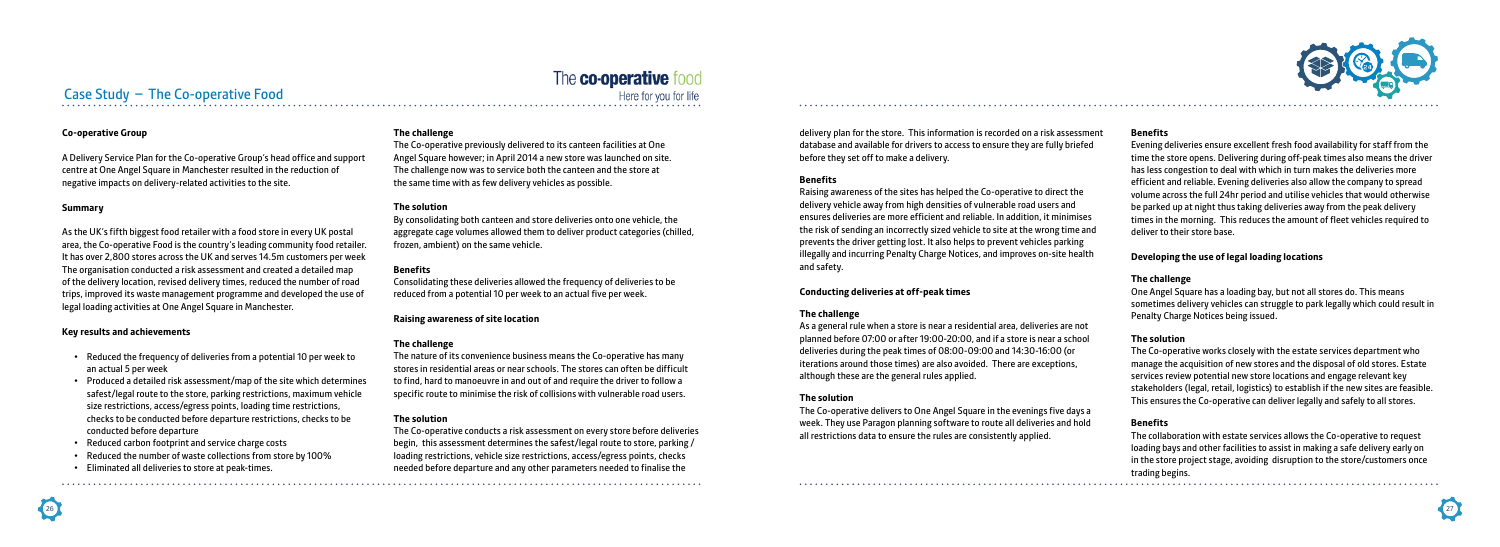

A centralised purchasing system at Manchester Metropolitan University (MMU) Faculty of Science & Engineering has resulted in positive outcomes across the faculty.

#### **Key results and achievements**

- Number of items per delivery increased by 36%
- Reduced number of deliveries and transit packaging
- Reduced associated energy use, vehicle emissions and carbon footprint
- Lower delivery charges and some goods have price discounts based on purchase volume
- Less storage space required across the faculty
- Reduced wastage as users only take what they need in the short term.

#### **Summary**

Faculty managers were aware that the purchasing, by various teams across the faculty, of commonly required items was not a sustainable practice. By providing the items from centrally managed stock, a number of benefits could accrue: reduced transport by supplier; space saving; cost reduction per unit; less waste packaging.

The number of items per delivery is a good indicator of the impact of the changed practice and the six month review showed a rise to 46.5 items per delivery from 34.1, demonstrating a greatly reduced carbon footprint.





This has helped the University to reduce:

- Deliveries
- Packaging
- Costs
- Storage space required
- Emissions / pollution.

#### **The challenge**

The main challenge was reassuring staff that goods they currently sourced and stored themselves would be available when required.

Associated with that were issues around identifying stocking levels and getting agreement on which of several alternative but similar products to stock.

The final challenge was to measure the effectiveness of the changes. Six months into the new scheme, an analysis of items consumed, as well as the costs, indicated that deliveries had been reduced and unit prices lowered.

#### **Benefits**

As an example, previously one area of the faculty might order disposable gloves on Monday and another might order the same goods on Wednesday. Both were limited in the quantity they ordered by storage space so re-ordered regularly.

Now Technical Support Services manage a large stock of gloves and distribute these across the Faculty. TSS restock less frequently than the previous six areas but do so in higher volume. This has resulted in less deliveries and transit packaging, reducing the faculty's associated energy use, vehicle emissions and carbon footprint.

#### **Change in purchasing practice**

Previously up to six teams could be purchasing independently from one supplier. Now these purchases are accounted for by the one team who maintain the stock held.

The number of items per delivery is a good indicator of the impact of the changed practice and the six month review showed a rise to 46.5 items per delivery from 34.1, demonstrating a greatly reduced carbon footprint.



### Case Study – Manchester Metropolitan University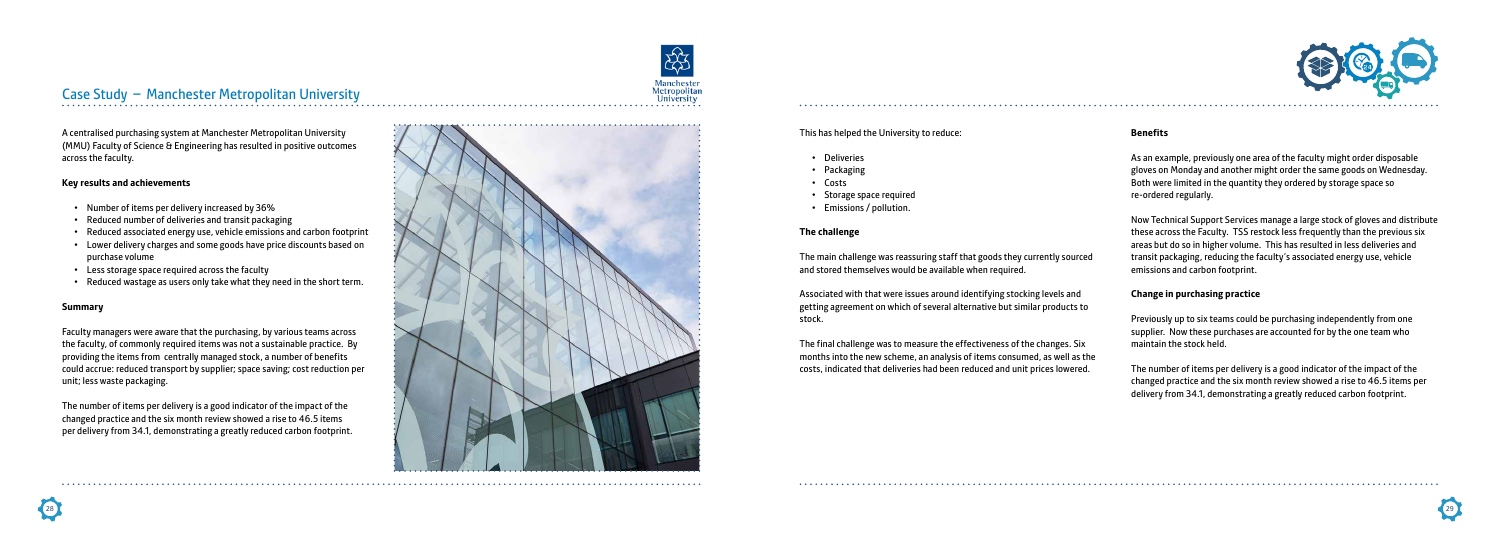



The use of Wilson James' consolidation centre ensured efficiencies during the redevelopment of St Bart's hospital.

Based in Silvertown in the London Borough of Newham, Wilson James' London construction consolidation centre operates its own fleet of vehicles which has achieved the Fleet Operator Recognition Scheme (FORS) Gold Accreditation. The centre has consolidated activities on a number of construction projects.

#### **Summary**

St Bart's Hospital underwent a £330 million pound redevelopment in which a 'state of the art', 322 bed hospital was constructed. Located in the City of London, the hospital was built on the footprint of the existing site.

By using Wilson James' consolidation centre to store its bulk construction materials, St Bart's were able to:

- Have materials checked upon arrival at the consolidation centre for quality and condition to ensure any problems were highlighted at an early stage
- Have materials formed into work packs which could be immediately used on site
- Have materials delivered to site on a 'just-in-time' basis.

#### **Challenge**

The main challenges of this construction project were that the hospital had to remain in full operation during the course of the build, and there was limited space for works due to the site being based within a congested area of the city. St Bart's is also within the London Air Quality Management area, the low emission and congestion charge zone.

#### **Benefits**

By using the consolidation centre, the hospital helped to:

- Reduce the number of journeys made into the city by 76%
- Reduce production of particulate matters within the Air Quality Management Area by ~21kg
- Reduce carbon dioxide exhaust emissions by 155 tonnes  $CO<sub>2</sub>$  eq (London consolidation centre journeys to site vs. number of traditional direct to site journeys required)
- Save suppliers over £89,000 in congestion charges.

#### **Heathrow airport 2008 – 2014**

#### **Summary**

Heathrow airport underwent a £5 billion pound redevelopment which included the construction of the new Terminal 2. Located inside the operating airport, it was built on the footprint of the existing site.

As Heathrow airport's logistics integrator, Wilson James operate the airport's consolidation centre where they store its bulk construction materials for delivery to site as and when required. Using the consolidation centre for the construction of terminal two, the airport was able to:

- Have materials checked upon arrival at the consolidation centre for quality and condition to ensure any problems were highlighted at an early stage
- Enable the call-off of materials which could be formed into work packs and immediately used on site
- Have materials delivered to site on a 'just-in-time' basis
- Have all materials screened prior to arrival within the security restricted area.

#### **Challenge**

The main challenges of this construction project were that the airport had to remain in full operation during the course of the build and there was limited project site space within the confines of the airport. The construction site was also within a security restricted area.

#### **Benefits**

By using the consolidation centre, the airport was able to:

- Reduce the number of journeys made into the airport by 70%
- Ensure all movements made were under airside security protocols
- Reduce production of associated particulate matters and carbon dioxide exhaust emissions
- Ensure the airport remained operational during the course of the build with limited impact from construction activities.





### Case Study – Wilson James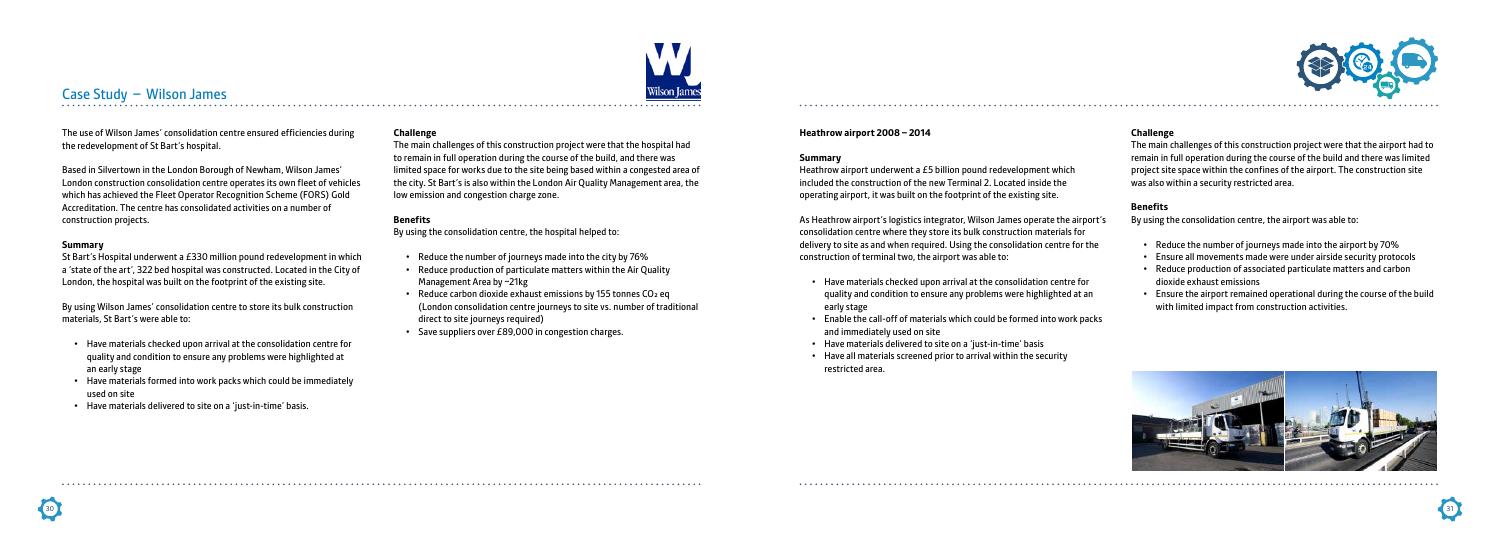

# Appendix Contents



| <b>Appendix</b>                                     | 33 |
|-----------------------------------------------------|----|
| Delivery and servicing survey template              | 34 |
| Action plan template                                | 36 |
| Managing deliveries table                           | 38 |
| Reviewing the supply chain and improving efficiency | 42 |
| Work smarter with your suppliers                    | 53 |
| <b>DSP review checklist</b>                         | 56 |
| DSP template                                        | 59 |
|                                                     |    |

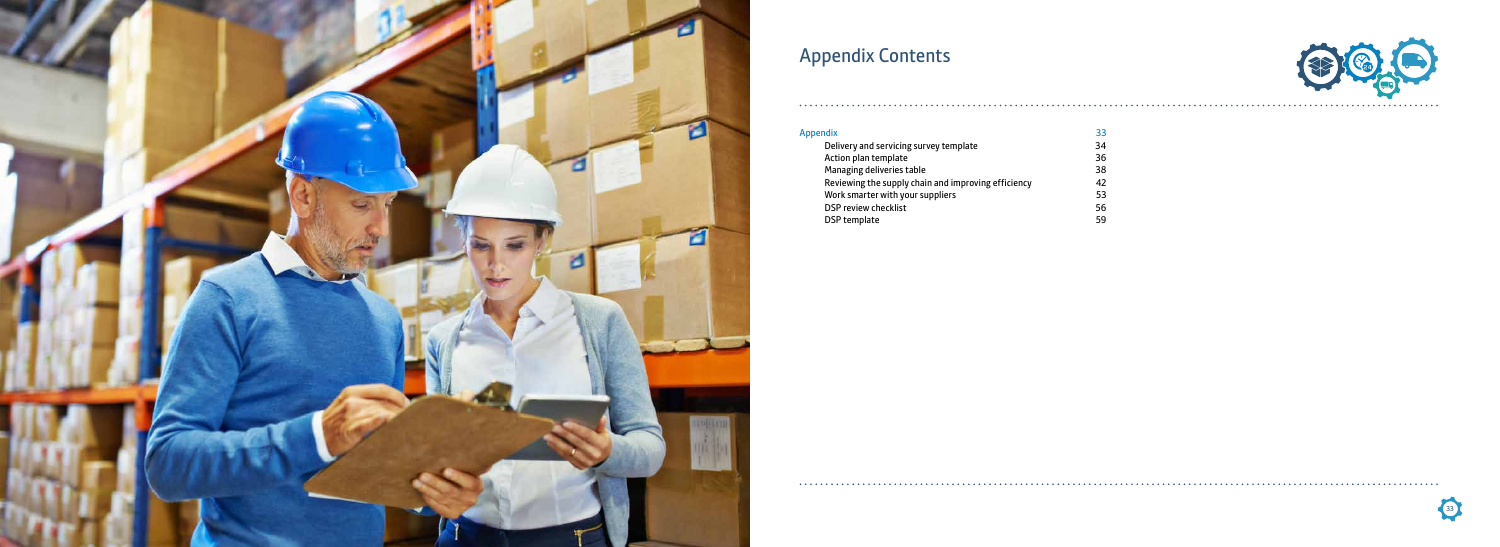

# Appendix

# Delivery and servicing survey template

| Delivery and servicing survey template     |                             |                        |                         |                              |                                                      |                                                   |                                         |
|--------------------------------------------|-----------------------------|------------------------|-------------------------|------------------------------|------------------------------------------------------|---------------------------------------------------|-----------------------------------------|
| Date                                       | Vehicle<br>registration no. | Time in<br>(24h clock) | Time out<br>(24h clock) | Name of supplier /contractor | Parking location<br>(e.g. car park, loading bay etc) | Vehicle type (e.g. bicycle, car,<br>van, HGV etc) | No. of items<br>(boxes, packets<br>etc) |
|                                            |                             |                        |                         |                              |                                                      |                                                   |                                         |
|                                            |                             |                        |                         |                              |                                                      |                                                   |                                         |
|                                            |                             |                        |                         |                              |                                                      |                                                   |                                         |
|                                            |                             |                        |                         |                              |                                                      |                                                   |                                         |
|                                            |                             |                        |                         |                              |                                                      |                                                   |                                         |
|                                            |                             |                        |                         |                              |                                                      |                                                   |                                         |
|                                            |                             |                        |                         |                              |                                                      |                                                   |                                         |
|                                            |                             |                        |                         |                              |                                                      |                                                   |                                         |
| NB - Please ensure all boxes are completed |                             |                        |                         |                              |                                                      |                                                   |                                         |





| Item description or servicing activity undertaken | Delivery / servicing<br>recipient? | Is delivery / servicing urgent? (provide details if urgent | <b>Received by</b> |
|---------------------------------------------------|------------------------------------|------------------------------------------------------------|--------------------|
|                                                   |                                    |                                                            |                    |
|                                                   |                                    |                                                            |                    |
|                                                   |                                    |                                                            |                    |
|                                                   |                                    |                                                            |                    |
|                                                   |                                    |                                                            |                    |
|                                                   |                                    |                                                            |                    |
|                                                   |                                    |                                                            |                    |
|                                                   |                                    |                                                            |                    |
|                                                   |                                    |                                                            |                    |

 $\begin{minipage}{0.03\textwidth} \begin{minipage}{0.03\textwidth} \begin{minipage}{0.03\textwidth} \begin{minipage}{0.03\textwidth} \begin{minipage}{0.03\textwidth} \begin{minipage}{0.03\textwidth} \begin{minipage}{0.03\textwidth} \begin{minipage}{0.03\textwidth} \begin{minipage}{0.03\textwidth} \begin{minipage}{0.03\textwidth} \begin{minipage}{0.03\textwidth} \begin{minipage}{0.03\textwidth} \begin{minipage}{0.03\textwidth} \begin{minipage}{0.03\textwidth} \begin{minipage}{0.0$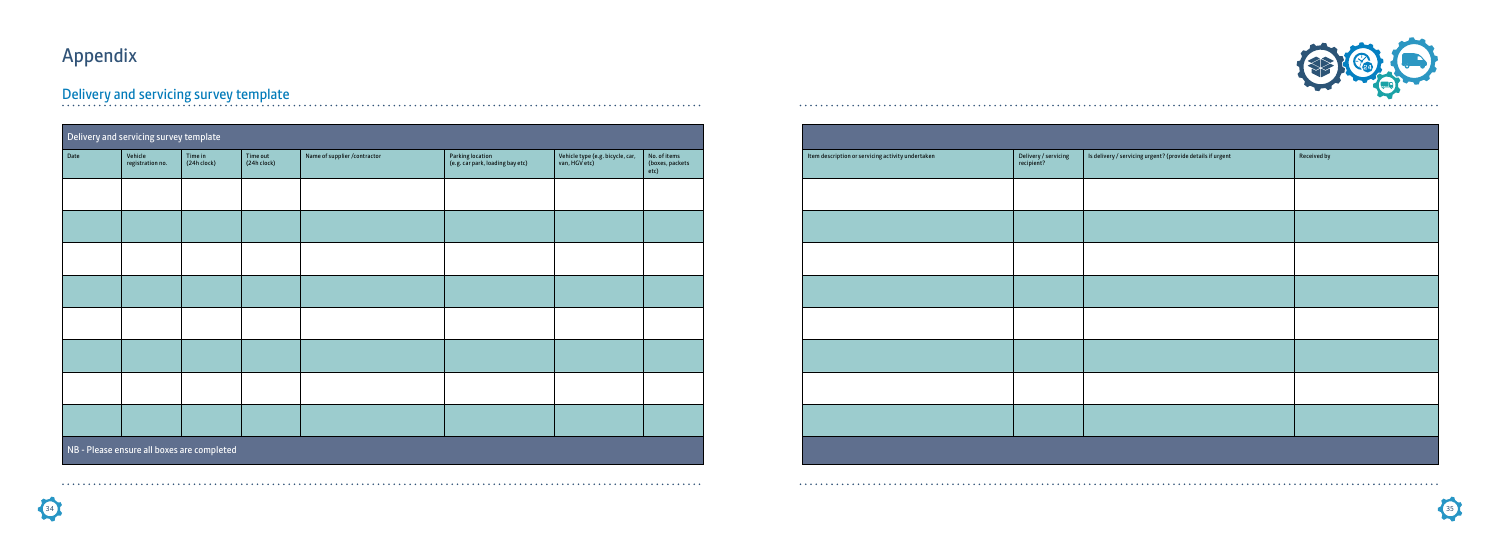

The template below can be used to document your action plan.

| Objective                                                                                                                            | <b>Target</b>                                                                                                 | <b>Action</b>                                                                                          | <b>Delivered from</b>                             | Completed by                                              | Responsibility                            | <b>Resources</b>                                                         | <b>Funding source</b>        |
|--------------------------------------------------------------------------------------------------------------------------------------|---------------------------------------------------------------------------------------------------------------|--------------------------------------------------------------------------------------------------------|---------------------------------------------------|-----------------------------------------------------------|-------------------------------------------|--------------------------------------------------------------------------|------------------------------|
| Linked to early<br>sections of the<br>Delivery and<br><b>Servicing Plan</b>                                                          | To be finalised<br>with business                                                                              |                                                                                                        |                                                   |                                                           |                                           |                                                                          |                              |
| Linked to<br>objectives                                                                                                              | List a number of<br>actions to help<br>achieve your<br>target                                                 | State when you<br>will start working<br>on these actions                                               | State when these<br>actions will be<br>delivered. | Who will lead on<br>this from within<br>your organisation | Indicative<br>costs/resources<br>required | <b>Potential sources</b><br>of funding /<br>internal funding<br>required |                              |
| e.g. Identify<br>deliveries that<br>could be reduced,<br>re-timed or even<br>consolidated,<br>particularly<br>during busy<br>periods | <b>Reduce number</b><br>of deliveries by<br>20% based on<br>2015 baseline<br>delivery and<br>servicing survey | Provide on-site<br>storage facilities<br>so that larger,<br>less frequent<br>deliveries can be<br>made | Sep 2015                                          | Live end of Sep<br>2015                                   | John Smith,<br>facilities<br>manager      | £3000                                                                    | Internal funding<br>required |
|                                                                                                                                      |                                                                                                               | Consolidate<br>deliveries from<br>same supplier<br>from twice a<br>week to once a<br>week              | Sep 2015                                          | Live end of Sep<br>2015                                   | Julie Peters,<br>procurement<br>manager   | No cost but staff<br>time required.                                      | None required                |





| Objective | Target | Action                                                                                                                                                       | <b>Delivered from</b> | Completed by  | Responsibility                                                       | <b>Resources</b>                                | <b>Funding source</b>        |
|-----------|--------|--------------------------------------------------------------------------------------------------------------------------------------------------------------|-----------------------|---------------|----------------------------------------------------------------------|-------------------------------------------------|------------------------------|
|           |        | Introduce<br>central delivery,<br>servicing and<br>maintenance<br>booking<br>system for all<br>departments                                                   | Oct 2015              | Nov15         | John Smith,<br><b>Facilities</b><br>Manager                          | £2,000 and staff<br>time / training<br>required | Internal funding<br>required |
|           |        | Stop staff<br>members<br>personal<br>deliveries to<br>workplace and<br>promote use of<br>drop boxes at a<br>central location<br>such as a railway<br>station | Oct 2015              | <b>Nov15</b>  | Susan Green,<br>Delivery and<br><b>Servicing Plan</b><br>Coordinator | No cost but staff<br>time required.             | None required                |
|           |        | Consolidate<br>number of<br>suppliers<br>delivering<br>similar products<br>by setting up<br>centralised<br>ordering system                                   | Nov 2015              | <b>Dec 15</b> | Julie Peters,<br>Procurement<br>Manager                              | £8,000 and staff<br>time / training<br>required | Internal funding<br>required |

## Action plan template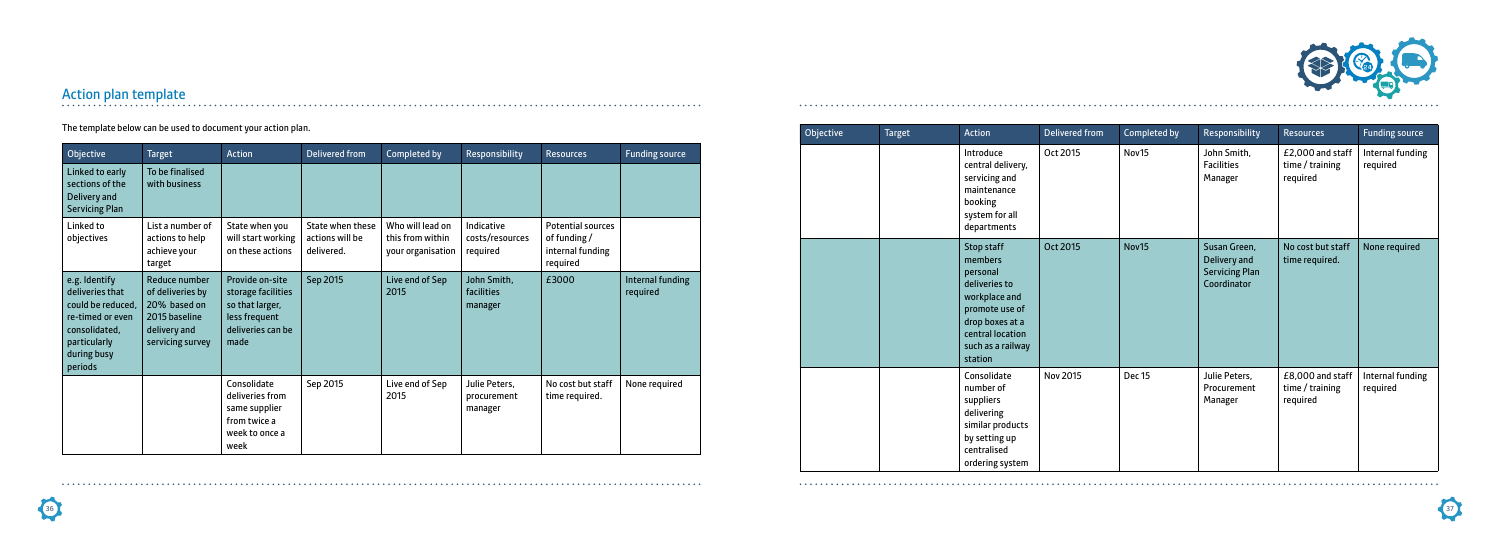



| Activity                            | Approach                                                                                                                                                                                                                                                                                               | <b>Benefits</b>                                                                                                                                                                                                                                                                                                                                                                                                                                                                                                                                                                                                                                                                                                                                 | Things to consider                                                                                                                                                                                                                                                        |
|-------------------------------------|--------------------------------------------------------------------------------------------------------------------------------------------------------------------------------------------------------------------------------------------------------------------------------------------------------|-------------------------------------------------------------------------------------------------------------------------------------------------------------------------------------------------------------------------------------------------------------------------------------------------------------------------------------------------------------------------------------------------------------------------------------------------------------------------------------------------------------------------------------------------------------------------------------------------------------------------------------------------------------------------------------------------------------------------------------------------|---------------------------------------------------------------------------------------------------------------------------------------------------------------------------------------------------------------------------------------------------------------------------|
| Raise awareness of<br>site location | Create a printable map detailing the:<br>Location of your site<br>$\bullet$<br>Access / egress points<br>$\bullet$<br>Legal loading and unloading areas<br>$\bullet$<br>/ bays<br>Loading time restrictions (if any)<br>$\bullet$<br>Site speed restrictions<br>$\bullet$<br>Recommended route to site | The map will help:<br>Direct traffic away from areas that have high<br>densities of vulnerable road users such as<br>schools<br>Ensure delivery / servicing activity is more<br>efficient and reliable as suppliers will know how<br>to find you<br>Reduce congestion on local roads caused by<br>'lost' or illegally parked vehicles<br>Reduce the fuel consumption of delivery vehicles<br>as they will travel directly to site<br>Reduce parking enforcement costs incurred by<br>illegally parked vehicles<br>Promote use of legal loading / unloading<br>Improve on-site health and safety due to<br>delivery vehicles having correct delivery<br>information<br>Divert traffic away from key priority areas that<br>have poor air quality | This map should be:<br>Uploaded to your website<br>Distributed to new and existing<br>suppliers and contractors<br>There are map making websites<br>available which you could use such<br>as https://www.zeemaps.com/or<br>https://www.click2map.com/free_<br>map_creator |

 $\, \cdot \, \, \cdot \, \, \cdot \, \, \cdot \, \, \cdot \, \, \cdot \, \, \cdot \, \, \cdot \, \, \cdot \, \, \cdot \, \, \cdot \, \, \cdot \, \, \cdot \, \, \cdot \, \, \cdot \, \, \cdot \, \, \cdot \, \, \cdot \, \, \cdot \, \, \cdot \, \, \cdot \, \, \cdot \, \, \cdot \, \, \cdot \, \, \cdot \, \cdot \, \, \cdot \, \cdot \, \cdot \, \cdot \, \cdot \, \cdot \, \cdot \, \cdot \, \cdot \, \cdot \, \cdot \, \cdot \, \cdot \, \cdot \, \cdot \, \cdot \,$ 

| <b>Activity</b>                                                | Approach                                                                                                                       | <b>Benefits</b>                                                                                                                                                                                                                                                                                                                                                                                                                                                                                                                                                                                                                                                 | Things to consider                                                                                                                                                                                                                                                                                                                                                                                                                            |
|----------------------------------------------------------------|--------------------------------------------------------------------------------------------------------------------------------|-----------------------------------------------------------------------------------------------------------------------------------------------------------------------------------------------------------------------------------------------------------------------------------------------------------------------------------------------------------------------------------------------------------------------------------------------------------------------------------------------------------------------------------------------------------------------------------------------------------------------------------------------------------------|-----------------------------------------------------------------------------------------------------------------------------------------------------------------------------------------------------------------------------------------------------------------------------------------------------------------------------------------------------------------------------------------------------------------------------------------------|
| Development of a<br>workplace booking /<br>management strategy | A delivery booking in system could<br>be introduced that will be used to<br>regulate the flow of delivery vehicles<br>to site. | The delivery booking in system will:<br>Allocate an individual time slot to each delivery<br>and so reduce congestion<br>Align loading capacity to that of the loading<br>facilities available<br>Help to manage deliveries away from peak times<br>Limit the number of deliveries taking place in<br>any given time period<br>Ensure that any legal loading times / restrictions<br>are complied with<br>Improve the urban environment for local<br>residents<br>Reduce delivery costs and improve security due<br>to having more efficient deliveries<br>Help provide scope at re-tender stage to<br>negotiate on costs due to consolidation of<br>deliveries | You could:<br>Make suppliers aware that all<br>deliveries must be booked in<br>before arrival by contacting the<br>central booking office<br>Take details of the size of delivery<br>and what it consists of. (allocate<br>bigger time slots to bigger<br>deliveries to allow unloading/<br>storing to take place)<br>Train staff on the correct usage of<br>$\bullet$<br>the booking in system to ensure<br>it is as efficiently as possible |

### Managing deliveries table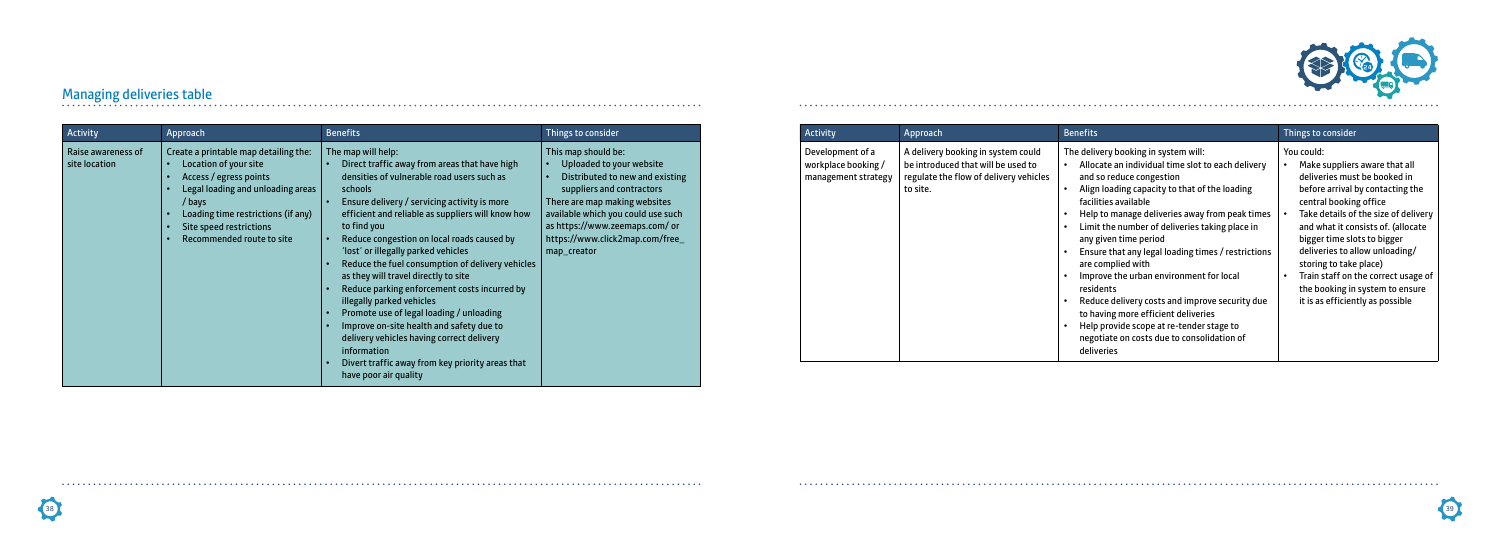

| Activity                                                                       | Approach                                                                                                                                                                             | <b>Benefits</b>                                                                                                                                                                                                                                                                                                                                                                                                                                                                                                                                                                                                                                                         | Things to consider                                                                                                                                                                                                                                                                                                                                                                                                                                                                                                                                                                                                                                                                                                                                   |
|--------------------------------------------------------------------------------|--------------------------------------------------------------------------------------------------------------------------------------------------------------------------------------|-------------------------------------------------------------------------------------------------------------------------------------------------------------------------------------------------------------------------------------------------------------------------------------------------------------------------------------------------------------------------------------------------------------------------------------------------------------------------------------------------------------------------------------------------------------------------------------------------------------------------------------------------------------------------|------------------------------------------------------------------------------------------------------------------------------------------------------------------------------------------------------------------------------------------------------------------------------------------------------------------------------------------------------------------------------------------------------------------------------------------------------------------------------------------------------------------------------------------------------------------------------------------------------------------------------------------------------------------------------------------------------------------------------------------------------|
| Arrange delivery /<br>servicing activity to<br>take place at off-peak<br>times | The DSP coordinator, procurement<br>team and suppliers should meet and<br>discuss which activities are suitable<br>to be conducted outside of peak, or<br>even normal working hours. | Arranging delivery / servicing activity to take place<br>at off-peak times will help:<br>Reduce the risk of collisions with vulnerable road<br>users as 'rush hour' is avoided<br>Ensure delivery / servicing activity is more<br>efficient and reliable as less traffic will be<br>encountered<br>Reduce congestion on local roads<br>Improve air quality / lower emissions by reducing<br>the amount of vehicles stuck in traffic jams<br>Create fuel savings due to faster more efficient<br>deliveries<br>Improve the urban environment for local<br>residents<br>Reduced Penalty Charge Notices (PCNs) due to<br>increased availability of legal loading locations | Staff may not be available on site to<br>receive out-of-hours deliveries. If<br>they aren't you might consider:<br>Having on site security staff to<br>receive goods<br>Setting up a secure location<br>where items could be delivered to<br>Working with your suppliers to<br>jointly implement out-of-hours<br>deliveries<br>Implement the booking in system<br>alongside side this activity to<br>better manage deliveries away<br>from peak delivery times<br>Working with neighbouring<br>properties who might receive<br>out-of-hours deliveries on your<br>behalf<br><b>Consultation with local residents</b><br>/ councilors is advised before this<br>activity is implemented particularly<br>where night time deliveries are<br>concerned. |



| Activity                                                      | Approach                                                                                                                                                                     | <b>Benefits</b>                                                                                                                                                                                                                                                                                                       | Things to consider                                                                                                                                                                               |
|---------------------------------------------------------------|------------------------------------------------------------------------------------------------------------------------------------------------------------------------------|-----------------------------------------------------------------------------------------------------------------------------------------------------------------------------------------------------------------------------------------------------------------------------------------------------------------------|--------------------------------------------------------------------------------------------------------------------------------------------------------------------------------------------------|
| Decrease the time<br>suppliers / contractors<br>spend on site | Introducing a booking in system,<br>providing a site map and promoting<br>off-peak deliveries will all help<br>to decrease the time suppliers /<br>contractors spend on site | Decreasing the amount of time suppliers spend on<br>site will help to:<br>Reduce on-site congestion<br>Minimise the on-site health and safety risks<br>these vehicles present<br>Reduce the amount of time your staff have to<br>spend dealing with deliveries<br>Reduce the impact on other subsequent<br>deliveries | You could:<br>Inform suppliers of your intention<br>to reduce the time they spend<br>on-site detailing how you are<br>going to achieve this<br>Train your staff on the new<br>working procedures |

## Managing deliveries table continued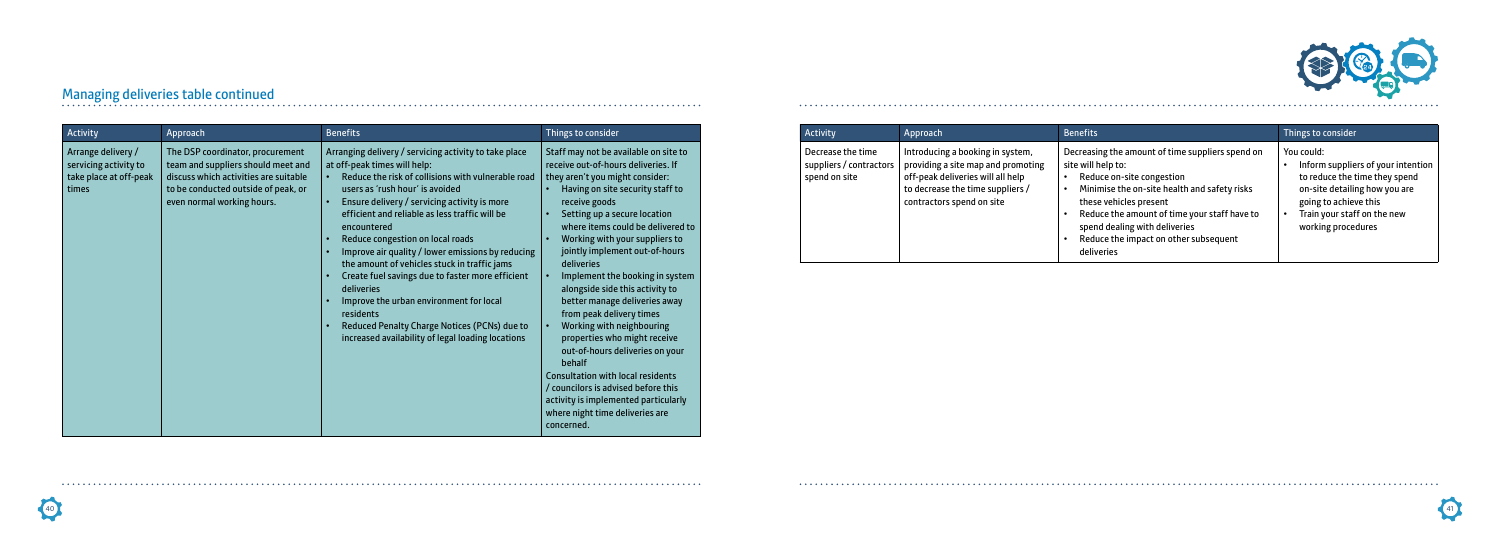



The table below details all of the activities you could introduce with regards to reviewing your supply chain and improving its efficiency. It also lists the potential benefits to your organisation and things you might need to consider if you choose to implement each activity.

| <b>Activity</b>     | Approach                                                                                                                                                                                                                                                                                                                                                                                                                                                                             | <b>Benefits</b>                                                                                                                                                                                                                                                                                                                                                                                                                                         | Things to consider                                                                                                                                                                                                                                                                                                                                                                                       |
|---------------------|--------------------------------------------------------------------------------------------------------------------------------------------------------------------------------------------------------------------------------------------------------------------------------------------------------------------------------------------------------------------------------------------------------------------------------------------------------------------------------------|---------------------------------------------------------------------------------------------------------------------------------------------------------------------------------------------------------------------------------------------------------------------------------------------------------------------------------------------------------------------------------------------------------------------------------------------------------|----------------------------------------------------------------------------------------------------------------------------------------------------------------------------------------------------------------------------------------------------------------------------------------------------------------------------------------------------------------------------------------------------------|
| Road trip reduction | Reducing the number of deliveries,<br>collections and servicing activities<br>could be achieved by:<br>Consolidating deliveries from the<br>same supplier from twice a week<br>to once a week (where possible)<br>Introducing a central delivery,<br>servicing and maintenance<br>booking system for all<br>departments<br>Stopping staff members personal<br>deliveries to the workplace and<br>promote the use of drop boxes<br>at a central location such as a<br>railway station | Having fewer delivery and servicing<br>trips will help to:<br>Cut congestion on local roads<br>Improve air quality and reduce<br>emissions<br>Improve on-site safety<br>Reduce the risk of collisions with<br>$\bullet$<br>vulnerable road users<br>Reduce the amount of time your<br>staff have to spend dealing with<br><b>deliveries</b><br>Reduce fuel usage<br>Reduce noise, vibration and<br>$\bullet$<br>nuisance<br>Improve vehicle utilisation | Examples of deliveries / collections<br>you could reduce might be:<br><b>Catering supplies</b><br><b>Staff members personal</b><br><b>deliveries</b><br><b>Stationery supplies</b><br><b>Waste</b><br>You might also consider:<br>Training staff on the new timescales<br>for deliveries / collections and<br>servicing activities to ensure these<br>changes are managed as efficiently as<br>possible. |

| <b>Activity</b>                      | Approach                                                                                                                                                                                                                                                                  | <b>Benefits</b>                                                                                                                                                                                                                                                                                                                                                                                                                                                                                                                                                                       | Things to consider                                                                                                                                                                                                                                                                                                                                                                                                                                                      |
|--------------------------------------|---------------------------------------------------------------------------------------------------------------------------------------------------------------------------------------------------------------------------------------------------------------------------|---------------------------------------------------------------------------------------------------------------------------------------------------------------------------------------------------------------------------------------------------------------------------------------------------------------------------------------------------------------------------------------------------------------------------------------------------------------------------------------------------------------------------------------------------------------------------------------|-------------------------------------------------------------------------------------------------------------------------------------------------------------------------------------------------------------------------------------------------------------------------------------------------------------------------------------------------------------------------------------------------------------------------------------------------------------------------|
| Road trip reduction. Continued.      | Consolidating the number of<br>$\bullet$<br>suppliers who deliver similar<br>products by setting up a<br>centralised ordering system<br>Providing on-site or local off-site<br>$\bullet$<br>storage facilities so that larger,<br>less frequent deliveries can be<br>made |                                                                                                                                                                                                                                                                                                                                                                                                                                                                                                                                                                                       | Signing up to a drop box service<br>provider can have its benefits such as<br>the provision of a delivery discount to<br>the organisation.                                                                                                                                                                                                                                                                                                                              |
| Set up a centralised ordering system | A centralised ordering system allows<br>all of the departments of a company<br>to make purchases through a<br>common purchasing system.                                                                                                                                   | The centralised ordering system will<br>help to:<br>Streamline, track and manage<br>$\bullet$<br>your inventory more efficiently<br>Prevent different suppliers being<br>$\bullet$<br>used for the same products<br>Consolidate orders and so reduce<br>the number of deliveries /<br>collections<br>Prevent orders being duplicated<br>Reduce the amount of time your<br>staff have to processing orders<br>and invoices<br>Reduce waste and emissions<br>Reduce staff costs and costs<br>saved through economies of scale<br>Provide a single point of contact<br>to resolve issues | Staff members should be trained<br>to ensure the migration to the new<br>system takes place as smoothly<br>as possible. They should also be<br>educated on buying varied types of<br>items which they might not be used<br>to.<br>There are a large number of<br>centralised ordering systems<br>available and your choice doesn't<br>have to be an expensive one. For<br>instance you could appoint a staff<br>member to control and monitor the<br>ordering of goods. |

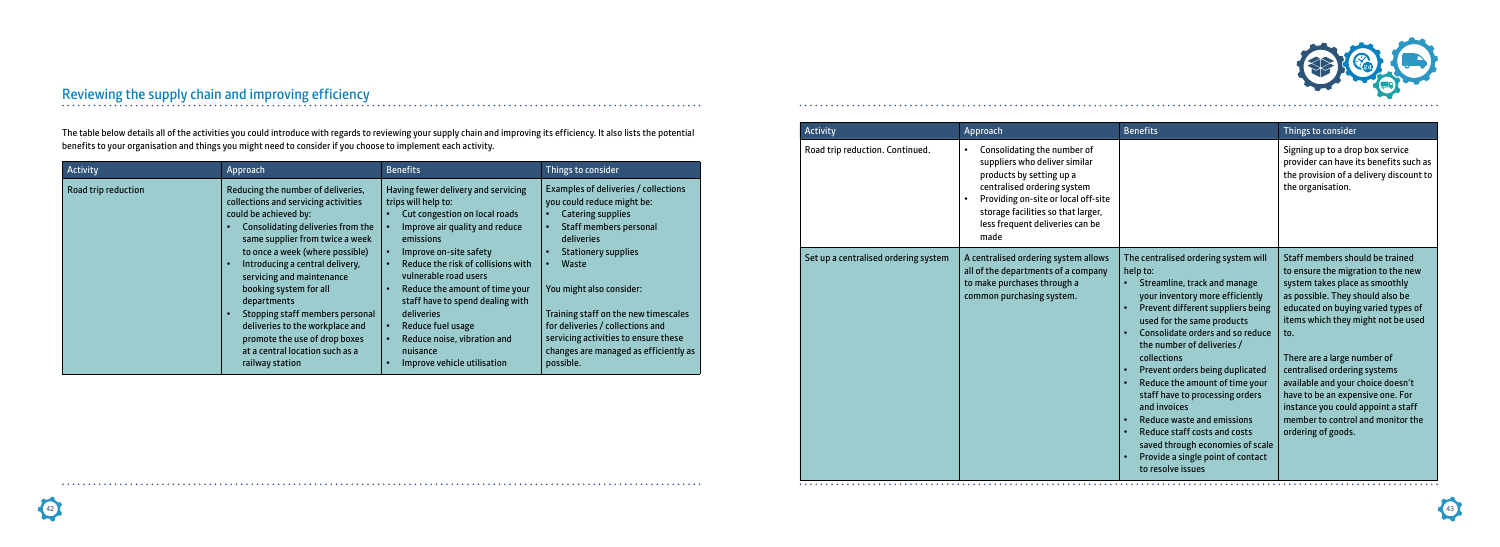

| Activity                        | Approach                                                                                                                                                                                                                                  | <b>Benefits</b>                                                                                                                                                                                                                                                                                                                                                                                                                      | Things to consider                                                                                                                                                                                                                                                                                                                                                                                                  |
|---------------------------------|-------------------------------------------------------------------------------------------------------------------------------------------------------------------------------------------------------------------------------------------|--------------------------------------------------------------------------------------------------------------------------------------------------------------------------------------------------------------------------------------------------------------------------------------------------------------------------------------------------------------------------------------------------------------------------------------|---------------------------------------------------------------------------------------------------------------------------------------------------------------------------------------------------------------------------------------------------------------------------------------------------------------------------------------------------------------------------------------------------------------------|
| Utilise the procurement process | The procurement process can be an<br>effective tool in ensuring the targets<br>of the DSP are met. The organisation<br>can use its buying power to elicit<br>change from its suppliers by inserting<br>certain conditions into contracts. | Utilising the procurement process<br>can help to encourage suppliers to:<br>Sign up to a best practice scheme<br>Improve the safety of their<br>vehicles by adding additional<br>safety equipment (e.g. cameras,<br>sensors etc)<br>Use cleaner more fuel efficient<br>vehicles (newer euro engines,<br>electric vehicles, cycle logistics<br>etc)<br>Prove they are actively trying<br>to reduce their impact on the<br>environment | It may be possible to influence how<br>suppliers work together and how<br>they work towards meeting the<br>targets of the DSP. Developing a good<br>working relationship with suppliers<br>and contractors can be beneficial to<br>all parties involved and can also help<br>to highlight any problems occurring<br>during site visits.<br>Your contract and procurement team<br>may be best positioned to do this. |



| <b>Activity</b>                             | Approach                                                                                                                                                                                            | <b>Benefits</b>                                                                                                                                                                                                                                                                                                                                                                                                                                                                                                                          | Things to consider                                                                                                                                                                                                                                             |
|---------------------------------------------|-----------------------------------------------------------------------------------------------------------------------------------------------------------------------------------------------------|------------------------------------------------------------------------------------------------------------------------------------------------------------------------------------------------------------------------------------------------------------------------------------------------------------------------------------------------------------------------------------------------------------------------------------------------------------------------------------------------------------------------------------------|----------------------------------------------------------------------------------------------------------------------------------------------------------------------------------------------------------------------------------------------------------------|
| Establish joint procurement<br>partnerships | Create joint procurement<br>partnerships with other organisations<br>as this will allow orders to be<br>consolidated at the supplier resulting<br>in larger less frequent deliveries<br>being made. | Establishing joint procurement<br>partnerships will help to:<br>Reduce delivery and fuel costs<br>Ensure delivery / servicing<br>activity is more efficient and<br>reliable<br>Improve air quality and lower<br>emissions<br>Reduce congestion on local roads<br>Reduce parking enforcement<br>costs incurred by illegally parked<br>vehicles<br>Reduce the risk of collisions with<br>vulnerable road users<br>Encourage suppliers to develop<br>new products or invest in new<br>technologies that are less<br>environmentally harmful | The procurement team would be best<br>placed to deliver this DSP target.<br>More information on joint<br>procurement can be found by<br>following the link:<br>http://ec.europa.eu/environment/<br>gpp/pdf/toolkit/module1_factsheet_<br>joint_procurement.pdf |

 $\, \cdot \, \, \cdot \, \, \cdot \, \, \cdot \, \, \cdot \, \, \cdot \, \, \cdot \, \, \cdot \, \, \cdot \, \, \cdot \, \, \cdot \, \, \cdot \, \, \cdot \, \, \cdot \, \, \cdot \, \, \cdot \, \, \cdot \, \, \cdot \, \, \cdot \, \, \cdot \, \, \cdot \, \, \cdot \, \, \cdot \, \, \cdot \, \, \cdot \, \cdot \, \, \cdot \, \cdot \, \cdot \, \cdot \, \cdot \, \cdot \, \cdot \, \cdot \, \cdot \, \cdot \, \cdot \, \cdot \, \cdot \, \cdot \, \cdot \, \cdot \,$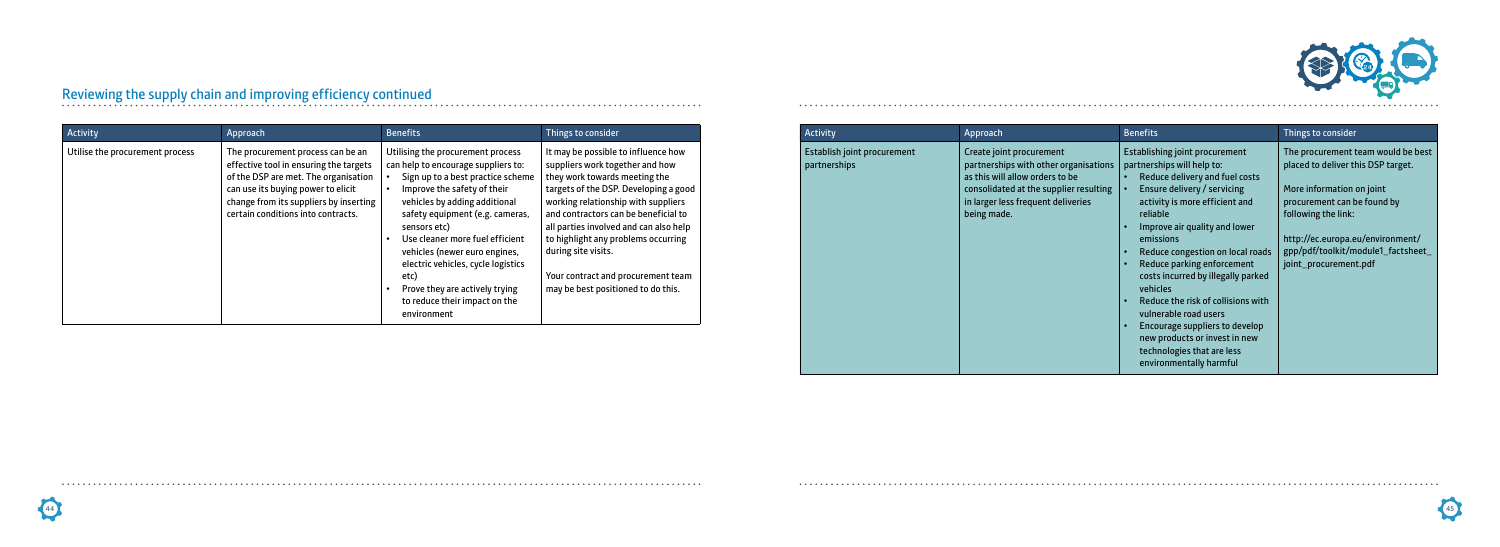

| Activity                                         | Approach                                                                                                     | <b>Benefits</b>                                                                                                                                                                                                                                                                                                                                               | Things to consider                                                                                                                                                        |
|--------------------------------------------------|--------------------------------------------------------------------------------------------------------------|---------------------------------------------------------------------------------------------------------------------------------------------------------------------------------------------------------------------------------------------------------------------------------------------------------------------------------------------------------------|---------------------------------------------------------------------------------------------------------------------------------------------------------------------------|
| Reduce or consolidate the number of<br>suppliers | You can reduce or consolidate the<br>number of suppliers by reviewing and<br>simplifying your supplier base. | This can help to:<br>Identify where different suppliers<br>are supplying similar goods<br>Reduce the number of deliveries<br>by increasing order sizes with<br>fewer suppliers<br>Reduce the time spent on site by<br>suppliers<br>Reduce ordering and invoicing<br>costs<br>Reduce the amount of time your<br>staff have to spend dealing with<br>deliveries | You might consider:<br>Communicating the<br>arrangements to staff to ensure a<br>smooth transition<br>The procurement team will be best<br>placed to undertake this task. |



| Activity                            | Approach                                                                                                                                                                                                                                                                                                                                                                                                                                                                                                                                                                                                                                                                                                         | <b>Benefits</b>                                                                                                                                                                                                                                                                                                                                                                                                                                                                                                                                                                                                                                              | Things to consider                                                                                                                                                                                                                                                                               |
|-------------------------------------|------------------------------------------------------------------------------------------------------------------------------------------------------------------------------------------------------------------------------------------------------------------------------------------------------------------------------------------------------------------------------------------------------------------------------------------------------------------------------------------------------------------------------------------------------------------------------------------------------------------------------------------------------------------------------------------------------------------|--------------------------------------------------------------------------------------------------------------------------------------------------------------------------------------------------------------------------------------------------------------------------------------------------------------------------------------------------------------------------------------------------------------------------------------------------------------------------------------------------------------------------------------------------------------------------------------------------------------------------------------------------------------|--------------------------------------------------------------------------------------------------------------------------------------------------------------------------------------------------------------------------------------------------------------------------------------------------|
| Increase the use of local suppliers | You can increase the use of local<br>suppliers by finding out which<br>relevant suppliers are in your area.<br>This can be done by using the<br>internet, telephone directories or<br>by accessing the North West's Local<br><b>Authority Procurement Portal.</b><br>Where local supply does not exist you<br>might consider:<br>Undertaking initiatives for local<br>market development<br>Working with local suppliers<br>in developing their business /<br>products / services<br>Organising local 'meet the buyer'<br>events and inviting other public /<br>private sector representatives to<br>participate<br>Working with the Chamber of<br><b>Commerce, Federation of Small</b><br><b>Businesses etc</b> | Increasing the use of local suppliers<br>can help to:<br>Reduce delivery and fuel costs<br>Ensure delivery / servicing<br>$\bullet$<br>activity is more efficient and<br>reliable<br>Reduce the total distance<br>$\bullet$<br>travelled by the delivery /<br>servicing vehicles<br>Stimulate local economy<br>Improve air quality and lower<br>emissions<br><b>Fulfill your organisations</b><br>$\bullet$<br><b>Corporate Social Responsibility</b><br>goals<br>Ensure effective supplier<br>$\bullet$<br>management / development is<br>more easily achieved<br>Gain a better understanding of<br>local tastes and ensure these<br>tastes are catered for | Useful links to find local suppliers<br>include:<br><b>North West's Local Authority</b><br>Procurement Portal: https://<br>www.the-chest.org.uk/<br>cms/CMS.nsf/vHomePage/<br>fSection?OpenDocument<br>Yellow Pages: http://www.yell.com/<br>The phone book: http://www.<br>thephonebook.bt.com/ |

 $\, \cdot \, \, \cdot \, \, \cdot \, \, \cdot \, \, \cdot \, \, \cdot \, \, \cdot \, \, \cdot \, \, \cdot \, \, \cdot \, \, \cdot \, \, \cdot \, \, \cdot \, \, \cdot \, \, \cdot \, \, \cdot \, \, \cdot \, \, \cdot \, \, \cdot \, \, \cdot \, \, \cdot \, \, \cdot \, \, \cdot \, \, \cdot \, \, \cdot \, \cdot \, \, \cdot \, \cdot \, \cdot \, \cdot \, \cdot \, \cdot \, \cdot \, \cdot \, \cdot \, \cdot \, \cdot \, \cdot \, \cdot \, \cdot \, \cdot \, \cdot \,$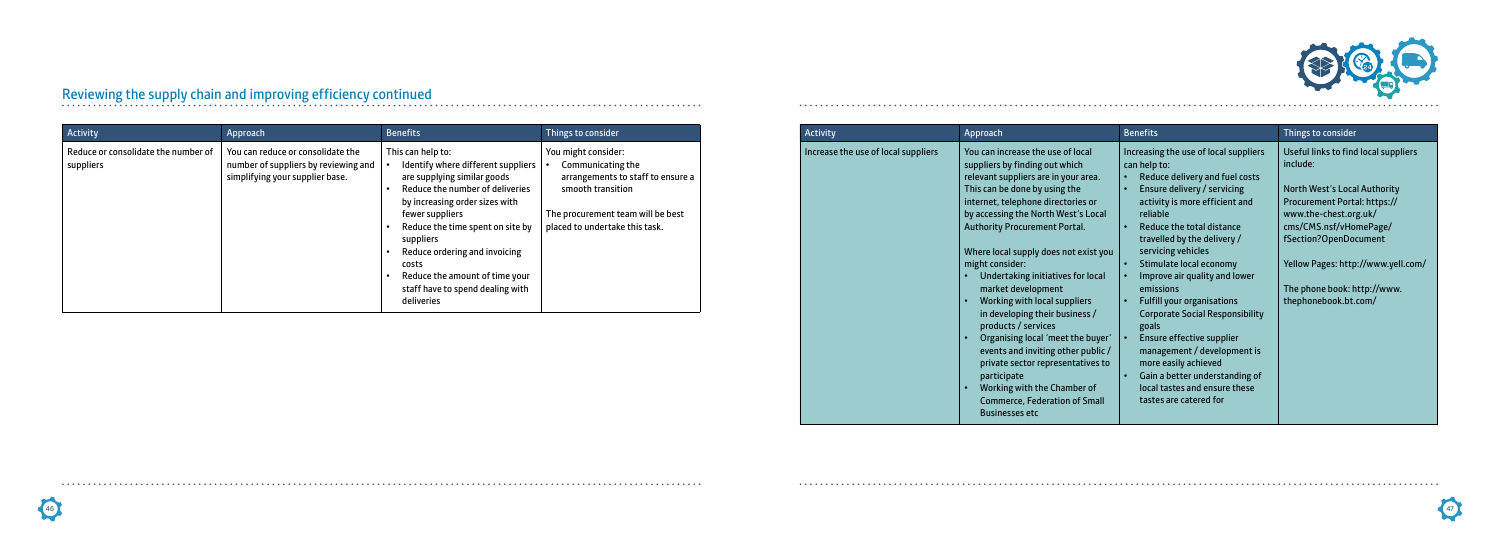| Activity                                                                  | Approach                                                                                                                                              | <b>Benefits</b>                                                                                                                                                                                                                                                                                                     | Things to consider                                                                                                                                                                                                                                                                          |
|---------------------------------------------------------------------------|-------------------------------------------------------------------------------------------------------------------------------------------------------|---------------------------------------------------------------------------------------------------------------------------------------------------------------------------------------------------------------------------------------------------------------------------------------------------------------------|---------------------------------------------------------------------------------------------------------------------------------------------------------------------------------------------------------------------------------------------------------------------------------------------|
| Review the way courier / parcel<br>deliveries and collections are handled | It is recommended that you<br>encourage staff to stop requesting<br>special delivery times (e.g. before<br>9am) unless it is absolutely<br>necessary. | Reviewing the way courier / parcel<br>deliveries and collections are handled<br>can help to:<br>Consolidate deliveries into one or<br>two deliveries per day (depending<br>on the size of site)<br>Allow deliveries and collections<br>to take place at the same time<br>thus reducing the total number<br>of trips | You might consider:<br>Communicating the changes<br>about requesting special delivery<br>times to all staff<br>Requesting all orders have open<br>delivery times<br>Having a central point (such as<br>a post room or reception) where<br>all parcel deliveries / collections<br>take place |



| Activity                   | Approach                                                                                                                                                                                                                                                                                                                                                                                                                                                                                                                                                                                               | <b>Benefits</b>                                                                                                                                                                                                                                                                                                                                                                                                                                                                                                                                                                                                                                                                                                                                                                                                                                                                                                | Things to consider                                                                                                                                                                                                                                                                                                                                                                                                                                                                                                                   |
|----------------------------|--------------------------------------------------------------------------------------------------------------------------------------------------------------------------------------------------------------------------------------------------------------------------------------------------------------------------------------------------------------------------------------------------------------------------------------------------------------------------------------------------------------------------------------------------------------------------------------------------------|----------------------------------------------------------------------------------------------------------------------------------------------------------------------------------------------------------------------------------------------------------------------------------------------------------------------------------------------------------------------------------------------------------------------------------------------------------------------------------------------------------------------------------------------------------------------------------------------------------------------------------------------------------------------------------------------------------------------------------------------------------------------------------------------------------------------------------------------------------------------------------------------------------------|--------------------------------------------------------------------------------------------------------------------------------------------------------------------------------------------------------------------------------------------------------------------------------------------------------------------------------------------------------------------------------------------------------------------------------------------------------------------------------------------------------------------------------------|
| Use a consolidation centre | A Consolidation Centre is specifically<br>located and geared to service the<br>needs of an urban area with tight<br>logistical constraints. It operates like<br>a regional distribution centre, in that:<br>One location receives multiple<br>deliveries from suppliers<br>Different goods for the same<br>delivery location are grouped<br>together at the centre<br>A single delivery vehicle delivers<br>the consolidated goods to the<br>recipient<br>The use of a consolidation centre can<br>help reduce the number of delivery<br>vehicles visiting site and improve<br>operational efficiency. | Using a consolidation centre can help<br>to:<br>Reduce the risk of collisions with<br>$\bullet$<br>vulnerable road users<br>Reduce congestion on local roads<br>$\bullet$<br>Reduce delivery and fuel costs<br>$\bullet$<br>Minimise downtime of staff as<br>$\bullet$<br>staff have the products they<br>need when they need it<br>Ensure deliveries are more<br>efficient and reliable<br><b>Ensure wider local policy</b><br>$\bullet$<br>objectives e.g. on sustainability<br>are achieved<br>Allow deliveries to be made<br>$\bullet$<br>on Just In Time (JIT) basis<br>minimising storage requirements<br>on site<br>Improve vehicle utilisation<br>Improve air quality and lower<br>emissions<br>Improve waste management as<br>journeys from site can be used<br>for waste removal<br>Reduce noise, vibration and<br>nuisance<br>Improved security as screening of<br>activities is conducted off-site | If using a consolidation centre is<br>an activity you wish to explore in<br>greater detail then TfGM may be able<br>to assist you with setting one up.<br>More information can be provided<br>by contacting the Logistics and<br><b>Environment Team.</b><br>Consolidation Centre's may not be<br>suitable for all operations and there<br>are a number of disadvantages to<br>think about such as the:<br>Capital cost of the consolidation<br>centre<br>Centre operating costs<br>Additional handling stage in the<br>supply chain |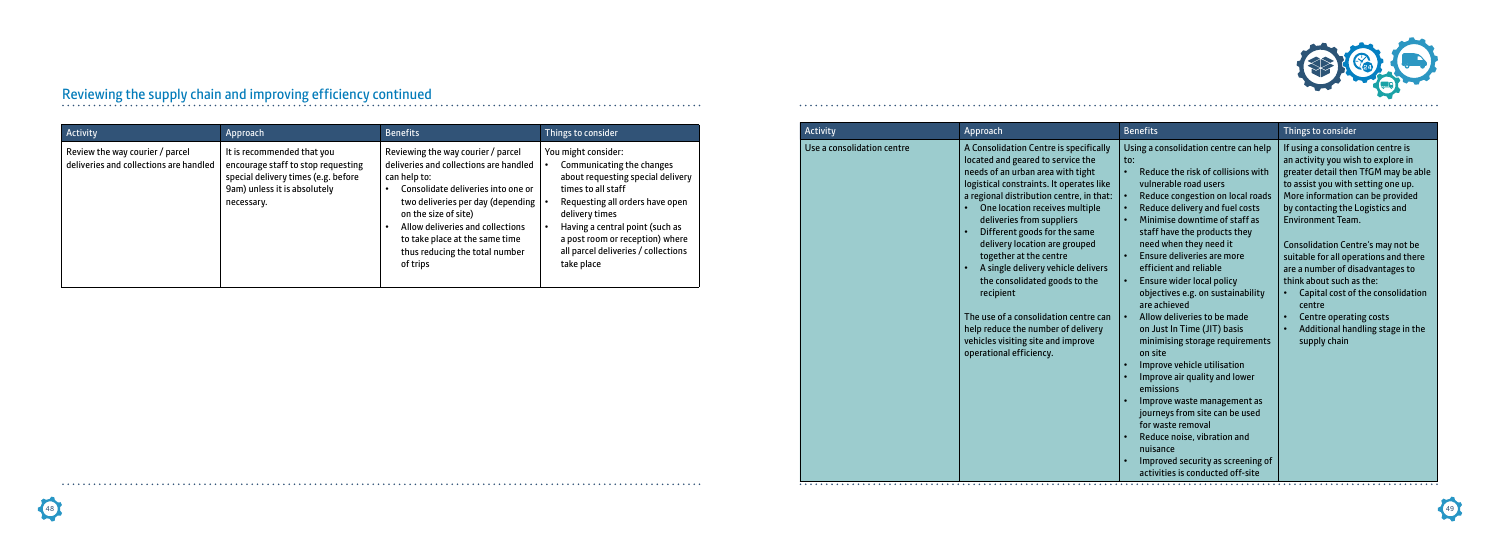

| Activity                             | Approach                                                                                                                                                                                                                                                                                                                                                                                                                                                                                                                                                                                                                                                                                                                                                                   | <b>Benefits</b>                                                                                                                                                                                                                                                                                                                                                                                                                                                                                                                                                                                                                                                                                                                    | Things to consider                                                                                                                                                                                                                                                  |
|--------------------------------------|----------------------------------------------------------------------------------------------------------------------------------------------------------------------------------------------------------------------------------------------------------------------------------------------------------------------------------------------------------------------------------------------------------------------------------------------------------------------------------------------------------------------------------------------------------------------------------------------------------------------------------------------------------------------------------------------------------------------------------------------------------------------------|------------------------------------------------------------------------------------------------------------------------------------------------------------------------------------------------------------------------------------------------------------------------------------------------------------------------------------------------------------------------------------------------------------------------------------------------------------------------------------------------------------------------------------------------------------------------------------------------------------------------------------------------------------------------------------------------------------------------------------|---------------------------------------------------------------------------------------------------------------------------------------------------------------------------------------------------------------------------------------------------------------------|
| Review the waste handling activities | Reviewing your waste handling<br>activities can include:<br>Conducting a site audit and risk<br>$\bullet$<br>assessment of all waste handling<br>facilities / locations<br>Reviewing internal procurement<br>$\bullet$<br>practices<br>Assessing if different waste<br>$\bullet$<br>streams can be consolidated onto<br>one collection vehicle (e.g. collect<br>food waste and recyclable waste<br>at the same time)<br>Determining if waste collections<br>$\bullet$<br>can take place out-of-hours<br>Identifying if you can backload<br>$\bullet$<br>suppliers with waste from<br>previous deliveries<br>Assessing if having waste<br>handling equipment on site (e.g.<br>compactors) can help speed<br>up the process and reduce the<br>number of collections required | Reviewing the waste handling<br>activities will help to:<br>Reduce congestion on local roads<br>Minimise the number of waste<br>$\bullet$<br>collections<br>Improve operational efficiency<br>$\bullet$<br>Save costs through contract<br>$\bullet$<br>negotiation with suppliers<br>Improve air quality and lower<br>$\bullet$<br>emissions<br>Reduce noise, vibration and<br>$\bullet$<br>nuisance<br>Reduce the amount of waste<br>$\bullet$<br>disposed of at landfill<br>Increase the amount of waste<br>$\bullet$<br>that is recycled<br>Improve housekeeping on site<br>Reduce the amount of time<br>$\bullet$<br>suppliers spend on site<br>Minimise the distance staff have<br>$\bullet$<br>to travel to dispose of waste | Contact other businesses in your<br>building / neighbourhood and ask<br>them which waste contractors they<br>are currently using. There may be<br>the opportunity to procure the same<br>service providers which could cut<br>costs and reduce the number of trips. |





| Activity                                              | Approach                                                                                                                                                                                                                                                                                                                                                                      | <b>Benefits</b>                                                                                                                                                                                                                                                                                                                                                                                                             | Things to consider                                                                                                        |
|-------------------------------------------------------|-------------------------------------------------------------------------------------------------------------------------------------------------------------------------------------------------------------------------------------------------------------------------------------------------------------------------------------------------------------------------------|-----------------------------------------------------------------------------------------------------------------------------------------------------------------------------------------------------------------------------------------------------------------------------------------------------------------------------------------------------------------------------------------------------------------------------|---------------------------------------------------------------------------------------------------------------------------|
| Better manage servicing and<br>maintenance activities | You should consider how and when<br>routine servicing and maintenance is<br>done at site.<br>It may be possible to:<br>Have maintenance work<br>requested by different<br>departments / building tenants /<br>neighbouring businesses carried<br>out on the same day<br>Have these activities undertaken<br>by local suppliers<br>Have these activities done out-<br>of-hours | Better managing servicing and<br>maintenance activities will help to:<br>Reduce the number of servicing<br>vehicles visiting site<br>Reduce congestion on local roads<br>Improve air quality and lower<br>emissions<br>Encourage best practice amongst<br>suppliers<br>Stimulate local economy (if using<br>$\bullet$<br>local suppliers)<br>Reduce the distance travelled<br>by the delivery vehicles (local<br>suppliers) | Security may be able to assist by<br>letting engineers into the building<br>and overseeing the work being<br>carried out. |

 $\, \cdot \, \, \cdot \, \, \cdot \, \, \cdot \, \, \cdot \, \, \cdot \, \, \cdot \, \, \cdot \, \, \cdot \, \, \cdot \, \, \cdot \, \, \cdot \, \, \cdot \, \, \cdot \, \, \cdot \, \, \cdot \, \, \cdot \, \, \cdot \, \, \cdot \, \, \cdot \, \, \cdot \, \, \cdot \, \, \cdot \, \, \cdot \, \, \cdot \, \cdot \, \, \cdot \, \cdot \, \cdot \, \cdot \, \cdot \, \cdot \, \cdot \, \cdot \, \cdot \, \cdot \, \cdot \, \cdot \, \cdot \, \cdot \, \cdot \, \cdot \,$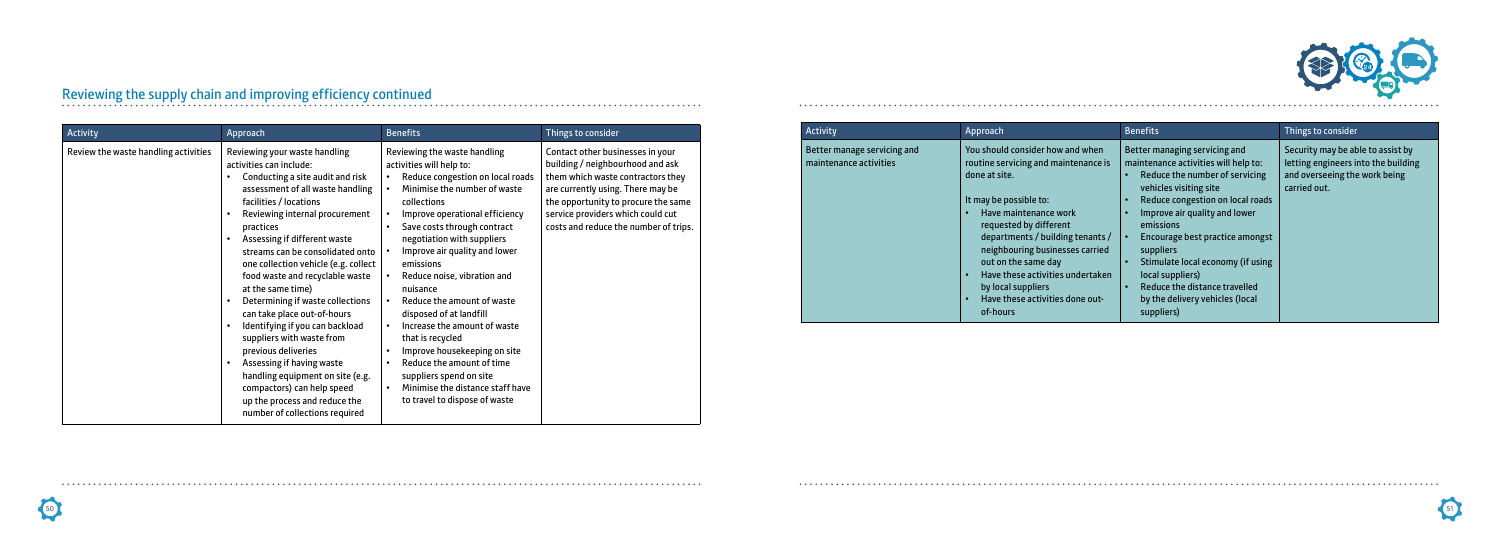

# Reviewing the supply chain and improving efficiency continued Work smarter with your suppliers Work smarter with your suppliers

| Activity                                           | Approach                                                                                                                                                                                                                                                                                                                                                                                                                                                                                                               | <b>Benefits</b>                                                                                                                                                                                                                                                                                                                                                                                                                                                                                                                                                                                   | Things to consider                                                                                                                                                                                                                   |
|----------------------------------------------------|------------------------------------------------------------------------------------------------------------------------------------------------------------------------------------------------------------------------------------------------------------------------------------------------------------------------------------------------------------------------------------------------------------------------------------------------------------------------------------------------------------------------|---------------------------------------------------------------------------------------------------------------------------------------------------------------------------------------------------------------------------------------------------------------------------------------------------------------------------------------------------------------------------------------------------------------------------------------------------------------------------------------------------------------------------------------------------------------------------------------------------|--------------------------------------------------------------------------------------------------------------------------------------------------------------------------------------------------------------------------------------|
| Work with other building tenants and<br>neighbours | You may share your building with<br>other businesses. These businesses<br>will generally have the same delivery<br>and servicing activities and issues<br>surrounding these as your own.<br>You might be able to work with other<br>building tenants and neighbours by:<br>Procuring the same suppliers as<br>your neighbours or other tenants<br>in your building<br>Establishing a joint booking in<br>$\bullet$<br>system<br><b>Ensuring suppliers consolidate</b><br>deliveries to yourself and your<br>neighbours | Approaching your neighbours or the<br>other tenants in your building could<br>help to reduce:<br>Costs on servicing, waste and<br>cleaning contracts etc<br>The number of delivery vehicles<br>$\bullet$<br>visiting site<br>Congestion on local roads<br>$\bullet$<br>Congestion issues with jointly<br>$\bullet$<br>shared loading bays<br>The number of suppliers visiting<br>the building / area<br>The number of postal / parcel<br>deliveries collections<br>Reduce the time spent on site by<br>$\bullet$<br>suppliers<br>Improve air quality and reduce<br>emissions<br>Reduce fuel usage | It might be beneficial to review<br>arrangements with building tenants<br>and neighbours on a twice yearly<br>basis to discuss any issues with<br>contracts or new developments such<br>as new neighbours that could be<br>included. |
| Implement an area wide DSP                         | Area wide DSPs could be utilised by<br>industrial estates and retail parks<br>etc. The concept of an area wide DSP<br>is still the same as an individual DSP<br>except they are applied on a grander<br>scale.                                                                                                                                                                                                                                                                                                         | Implementing an area wide DSP<br>will have similar benefits to that<br>of working with other tenants and<br>neighbours.                                                                                                                                                                                                                                                                                                                                                                                                                                                                           | It might be beneficial to review<br>arrangements with members of the<br>area wide DSP on a twice yearly basis<br>to discuss any issues with contracts<br>or new developments such as new<br>neighbours that could be included.       |





The table below details all of the activities you could undertake with regards to working with your suppliers and neighbours

| <b>Activity</b>                                      | Approach                                                                                                                                                                                             | <b>Benefits</b>                                                                                                                                                                                                                                                                                                    | Things to consider                                                                                                                                                                                                                                                                    |
|------------------------------------------------------|------------------------------------------------------------------------------------------------------------------------------------------------------------------------------------------------------|--------------------------------------------------------------------------------------------------------------------------------------------------------------------------------------------------------------------------------------------------------------------------------------------------------------------|---------------------------------------------------------------------------------------------------------------------------------------------------------------------------------------------------------------------------------------------------------------------------------------|
| Promote the use of sustainable<br>modes of transport | Your procurement department could<br>negotiate with suppliers to see if it<br>is possible to use more sustainable<br>modes of transport such as electric<br>cars / vans, bicycles for smaller items. | Promoting the use of sustainable<br>transport would help to:<br>Improve air quality and reduce<br>emissions<br>Reduce fuel usage<br>Reduce congestion on local roads<br>Meet your organisation's<br>environmental policy and reduce<br>your carbon footprint<br>Help your organisation to fulfill<br>its CSR goals | There are plans to have more than<br>200 fast charging bays in Greater<br>Manchester. These will be located in<br>fleet depots, on-street parking bays<br>and private and public car parks.<br>Active charging bays can be viewed<br>by visiting http://ev.tfgm.com/<br>charging.html |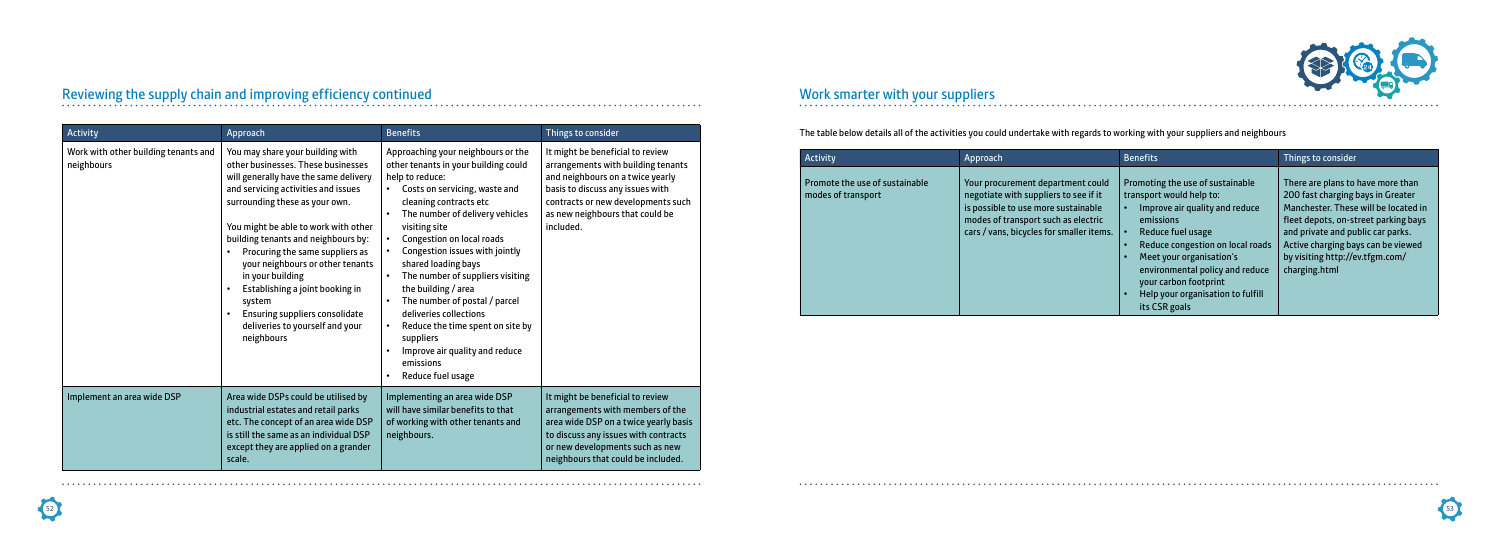

| Activity                                             | Approach                                                                                                                                                                                                                                                                                                                                      | <b>Benefits</b>                                                                                                                                                                                                                                                                                                                                         | Things to consider                                                                                                                                                                                                                                                                                                                                                                                                |
|------------------------------------------------------|-----------------------------------------------------------------------------------------------------------------------------------------------------------------------------------------------------------------------------------------------------------------------------------------------------------------------------------------------|---------------------------------------------------------------------------------------------------------------------------------------------------------------------------------------------------------------------------------------------------------------------------------------------------------------------------------------------------------|-------------------------------------------------------------------------------------------------------------------------------------------------------------------------------------------------------------------------------------------------------------------------------------------------------------------------------------------------------------------------------------------------------------------|
| Develop the use of legal loading<br><b>locations</b> | Ensure that suppliers and contractors<br>are aware of where they can and<br>can't park legally when delivering,<br>collecting or conducting servicing<br>activities at your site. Parking illegally<br>can result in Penalty Charge Notices<br>(PCNs) being issued which can in<br>some circumstances, be passed onto<br>your company to pay. | Developing the use of legal loading<br>locations can help to:<br>Reduce congestion on local roads<br>Improve the urban environment<br>$\bullet$<br>and quality of life for residents<br>Improve site access<br>Promote compliance with health<br>and safety legislation and<br>improve on-site health and safety<br>Reduce parking enforcement<br>costs | Developing the use of legal loading<br>locations could be introduced<br>alongside those highlighted in<br>Section 4.1 above (e.g. provide a<br>map, install a booking in system,<br>encourage off-peak deliveries etc).<br>More information on legal loading<br>and unloading can be found by<br>following the link: http://www.<br>manchester.gov.uk/info/471/<br>parking_in_public_areas/328/<br>restrictions/4 |



| Activity                                                   | Approach                                                                                                                                                                                                                                                                                                                                                                                                   | <b>Benefits</b>                                                                                                                                                                                                                                                                                                                                                                                                                                                                                                                                                                                                                                                                                | Things to consider |
|------------------------------------------------------------|------------------------------------------------------------------------------------------------------------------------------------------------------------------------------------------------------------------------------------------------------------------------------------------------------------------------------------------------------------------------------------------------------------|------------------------------------------------------------------------------------------------------------------------------------------------------------------------------------------------------------------------------------------------------------------------------------------------------------------------------------------------------------------------------------------------------------------------------------------------------------------------------------------------------------------------------------------------------------------------------------------------------------------------------------------------------------------------------------------------|--------------------|
| Encourage best practice amongst<br>suppliers / contractors | Operators who are signed up to a<br>best practice scheme are already<br>actively trying to reduce fuel<br>usage, comply with legal loading<br>requirements and increase the<br>safety of their vehicles, operations<br>and drivers. They are more likely<br>to be receptive to the new delivery<br>and servicing arrangements your<br>organisation might suggest and help<br>meet the targets of your DSP. | Encouraging best practice amongst<br>suppliers / contractors will help<br>give you peace of mind that the<br>organisation you contact with takes<br>safety and compliance seriously.<br><b>Benefits include:</b><br>Reduced risk of collisions with<br>$\bullet$<br>vulnerable road users<br>Reduced congestion on local<br>$\bullet$<br>roads<br>Reduced delivery and fuel costs<br>Improved urban environment and<br>quality of life for residents<br>Improved air quality and<br>emissions<br>Improved compliance with<br>health and safetylegislation and<br>improved on-site health and<br>safety<br>Increased driver / vehicle<br>efficiency<br>Reduced parking and<br>enforcement costs |                    |

 $\, \cdot \, \, \cdot \, \, \cdot \, \, \cdot \, \, \cdot \, \, \cdot \, \, \cdot \, \, \cdot \, \, \cdot \, \, \cdot \, \, \cdot \, \, \cdot \, \, \cdot \, \, \cdot \, \, \cdot \, \, \cdot \, \, \cdot \, \, \cdot \, \, \cdot \, \, \cdot \, \, \cdot \, \, \cdot \, \, \cdot \, \, \cdot \, \, \cdot \, \, \cdot \, \, \cdot \, \, \cdot \, \, \cdot \, \, \cdot \, \, \cdot \, \, \cdot \, \, \cdot \, \, \cdot \, \, \cdot \, \cdot \, \cdot \, \cdot$ 

# Work smarter with your suppliers continued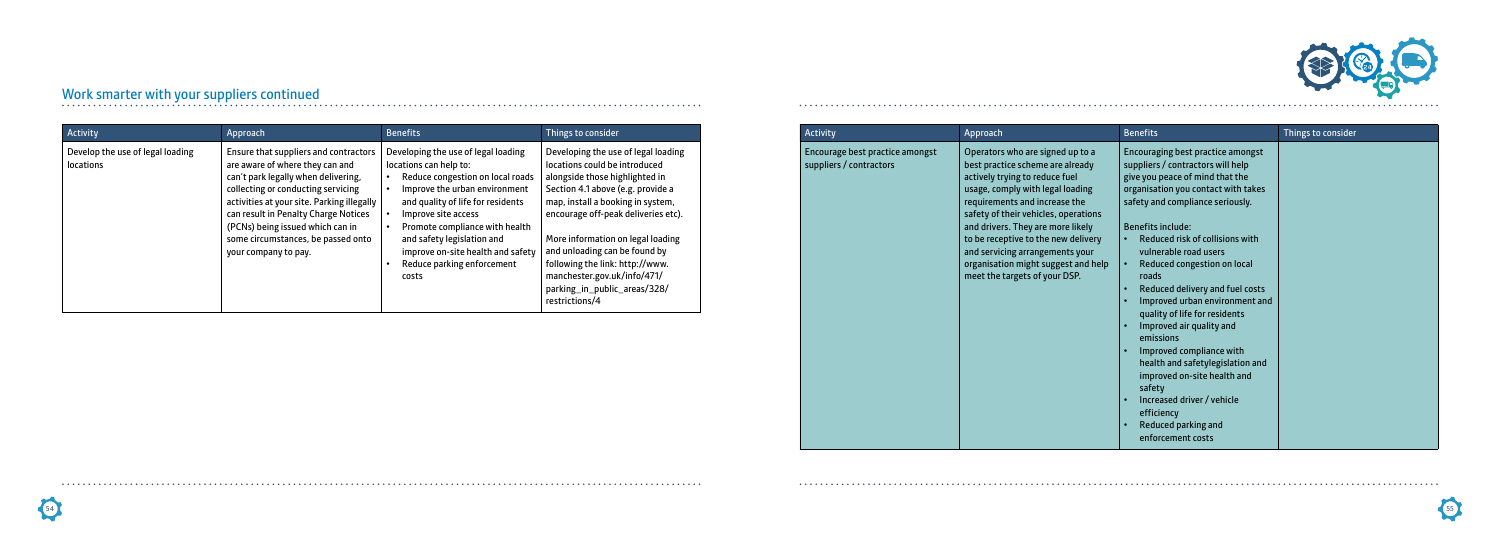

| <b>Category</b>                                                       | <b>Issue</b>                                                                                      | <b>Comments</b> |
|-----------------------------------------------------------------------|---------------------------------------------------------------------------------------------------|-----------------|
| The Delivery and Servicing Plan (DSP)                                 | Has a DSP Coordinator / Champion been<br>nominated?                                               |                 |
|                                                                       | Was there a prior Construction Logistics Plan (CLP)<br>for the location? Has this been consulted? |                 |
|                                                                       | Is the level of DSP suitable for the location it<br>covers?                                       |                 |
|                                                                       | Is waste and recycling considered as well as<br>deliveries and servicing?                         |                 |
|                                                                       | Are any planning or Environmental Health<br>conditions being met?                                 |                 |
| Reducing delivery, collection and servicing<br>frequencies            | Is there an opportunity for the organisation to<br>establish a centralised procurement system?    |                 |
|                                                                       | Is there an opportunity for combined procurement                                                  |                 |
|                                                                       | Is the organisation able to reduce / consolidate<br>suppliers?                                    |                 |
| Reducing delivery, collection and servicing<br>frequencies. Continued | Are general deliveries made?                                                                      |                 |
|                                                                       | Is a 'consolidation' operation part of the delivery<br>process?                                   |                 |





| <b>Category</b>                                                                  | <b>Issue</b>                                                                                             | <b>Comments</b> |
|----------------------------------------------------------------------------------|----------------------------------------------------------------------------------------------------------|-----------------|
|                                                                                  | Are goods received through a mixture of general /<br>consolidated deliveries?                            |                 |
|                                                                                  | Are out-of-hours deliveries able to be made?                                                             |                 |
| Identify and promote where safe and legal loading<br>can take place              | Is the delivery location on-street?                                                                      |                 |
|                                                                                  | Is the delivery location off-street?                                                                     |                 |
|                                                                                  | Is the delivery location for exclusive use or is it a<br>combined delivery facility?                     |                 |
|                                                                                  | Is there a map of the delivery location(s)? Is this<br>sent to suppliers / contractors?                  |                 |
|                                                                                  | Is a delivery booking system in place?                                                                   |                 |
|                                                                                  | Does the DSP promote the use of more sustainable<br>delivery methods e.g. cycles, electric vehicles etc? |                 |
| Using freight operators who can demonstrate their<br>commitment to best practice | Are freight operators required to be members of<br>the Fleet Operator Recognition Scheme (FORS)          |                 |
|                                                                                  | Are freight operators required to be members of<br><b>ECO Stars (Efficient and Cleaner Operations</b>    |                 |
| <b>Health and Safety</b>                                                         | Will implementing the DSP lead to reduced noise:                                                         |                 |
| During travel to site? / During deliveries?                                      |                                                                                                          |                 |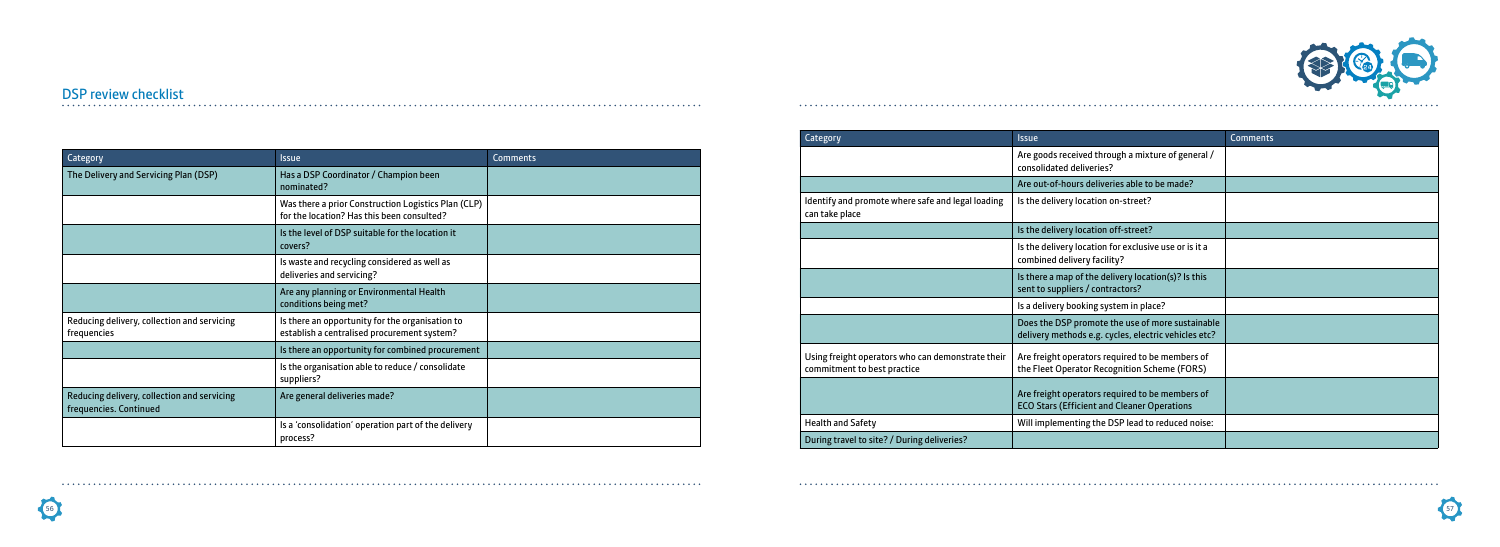

### DSP review checklist continued DSP template DSP template

| Category                         | <b>Issue</b>                                                                                                          | <b>Comments</b> |
|----------------------------------|-----------------------------------------------------------------------------------------------------------------------|-----------------|
|                                  | Will implementing the DSP reduce pollution and<br>improve air quality?                                                |                 |
|                                  | Is the safety of vulnerable road users considered<br>(pedestrians, cyclists, motor-cyclists, horse<br>riders)?        |                 |
|                                  | Is the identified delivery location considered safe?                                                                  |                 |
| Ongoing activity                 | Does the DSP have an action plan which is updated<br>continually throughout the lifetime of the DSP?                  |                 |
|                                  | How is the DSP to be monitored?                                                                                       |                 |
|                                  | Have formal reviews been set for any Planning or<br><b>Environmental Health conditions?</b>                           |                 |
| <b>Municipality requirements</b> | Does the DSP document meet planning conditions<br>that have been set?                                                 |                 |
|                                  | Does the DSP document address Highways and<br>Transportation, including Sustainable Travel and<br>Road Safety issues? |                 |
|                                  | Does the DSP document meet any other<br>Municipality statutory or discretionary<br>requirements?                      |                 |





It is important to create a central DSP document highlighting the objectives of the DSP. This document should also include a copy of the Action Plan which highlights the specific targets for improvement and how these targets will be achieved. The following DSP template could be adopted when you come to document your own DSP. You might also consider using this template as a policy document for your staff.

| 1. Introduction                      |                                                                                                   |                                                                                                                                                                                                          |
|--------------------------------------|---------------------------------------------------------------------------------------------------|----------------------------------------------------------------------------------------------------------------------------------------------------------------------------------------------------------|
| <b>Section</b>                       | Sub-section                                                                                       | <b>Details</b>                                                                                                                                                                                           |
| 1.1. Establishing the need for a DSP | 1.1.1 Why are you creating a<br>DSP?                                                              | E.g. A delivery and servicing plan must be submitted to, and approved in<br>writing by, the Local Planning Authority prior to the development hereby<br>approved commencing (save for demolition works). |
| 1.2. Details of site DSP will cover  | 1.2.1 Size of site                                                                                |                                                                                                                                                                                                          |
|                                      | 1.2.2 Number of buildings                                                                         |                                                                                                                                                                                                          |
|                                      | 1.2.3 Map of site                                                                                 |                                                                                                                                                                                                          |
|                                      | 1.2.4 Details of surrounding<br>road network including parking<br>restrictions (where applicable) |                                                                                                                                                                                                          |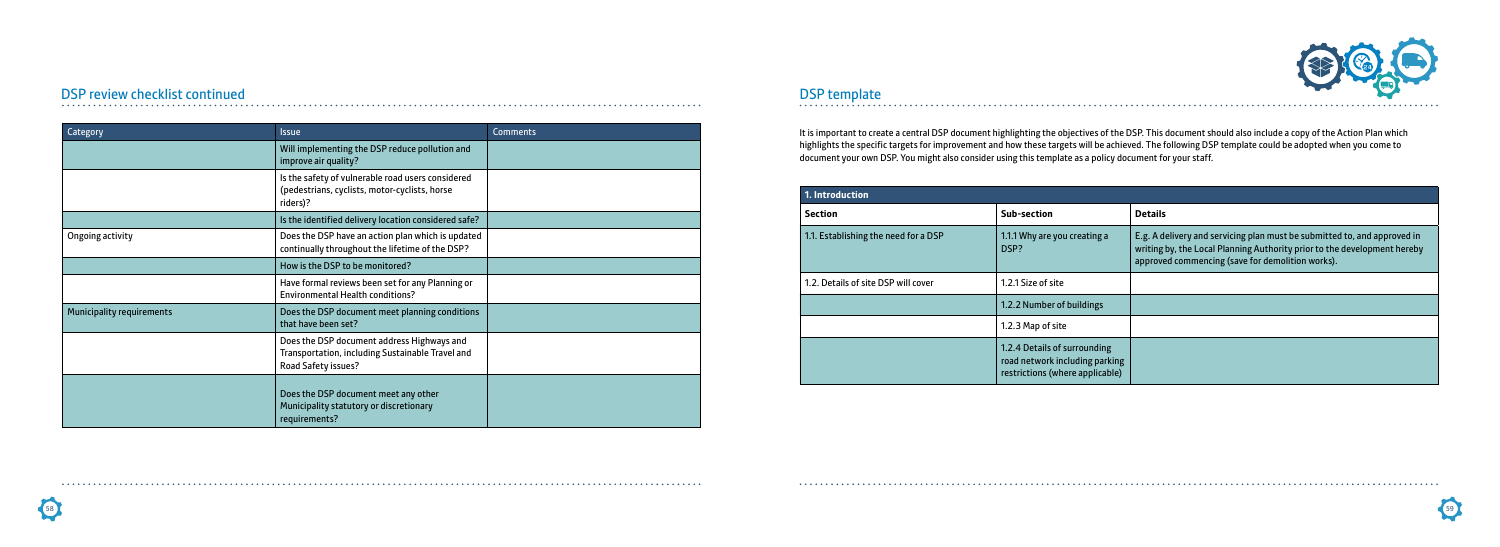



| 1. Introduction continued |                                         |                                                                                                                                                                                          |
|---------------------------|-----------------------------------------|------------------------------------------------------------------------------------------------------------------------------------------------------------------------------------------|
| 1.3. Overview of DSP      | 1.3.1 What will the DSP be used<br>for? | E.g. To set out a number of measures designed to encourage the efficient<br>and sustainable movement of deliveries and servicing activities                                              |
|                           | 1.3.2 Why has the DSP been<br>produced? | E.g. To increase building operational efficiency by reducing delivery and<br>servicing impacts to premises, specifically CO2 emissions, congestion and<br>collisions.                    |
|                           |                                         | To reduce delivery trips (particularly during peak periods) and increase<br>availability and use of safe and legal loading facilities.                                                   |
|                           | 1.3.3 What will the DSP<br>comprise of? | E.g. A plan to reduce the frequency and number of delivery and servicing<br>activities at peak times                                                                                     |
|                           |                                         | A plan Identifying when and where safe and legal loading can take place                                                                                                                  |
|                           |                                         | Details of any changes to contractual conditions such as requiring suppliers<br>and servicing companies to:                                                                              |
|                           |                                         | Reduce the number of trips conducted<br>т.<br>Use legal loading facilities<br>II.<br>III.<br>Be dedicated to following best practice such as a freight operator<br>accreditation scheme. |

| 2. Delivery and Servicing Plan Objectives and Management Measures |                                                                                 |                                                                                                                                                                                                                                                                                                      |  |
|-------------------------------------------------------------------|---------------------------------------------------------------------------------|------------------------------------------------------------------------------------------------------------------------------------------------------------------------------------------------------------------------------------------------------------------------------------------------------|--|
| Insert completed Action Plan here                                 |                                                                                 |                                                                                                                                                                                                                                                                                                      |  |
| 3. Enforcement, Monitoring and Review of DSP                      |                                                                                 |                                                                                                                                                                                                                                                                                                      |  |
| 3.1 Enforcement                                                   | 3.1.1 How will the DSP be<br>enforced and who will be<br>responsible for this?  | E.g. Through contract compliance or as a requirement of planning<br>applications. This will be enforced by the Delivery and Servicing Plan<br>Coordinator                                                                                                                                            |  |
| 3.2 Monitoring                                                    | 3.2.1 How will the DSP be<br>monitored and who will be<br>responsible for this? | Information should include:<br>The method used to undertake this process<br>$\bullet$<br>Those responsible for conducting this exercise<br>The frequency that monitoring will take place<br>How the monitoring reports will be prepared<br>Who will be receiving the monitoring reports<br>$\bullet$ |  |
| 3.3 Review                                                        | 3.3.1 How will the DSP be<br>reviewed and who will be<br>responsible for this?  | Information should include:<br>How the results of the DSP will be reviewed<br>$\bullet$<br>Who will conduct the review<br>The frequency that reviews will take place<br>$\bullet$<br>How new management measures, addressing any issues found, will be<br>$\bullet$<br>implemented                   |  |



### DSP template